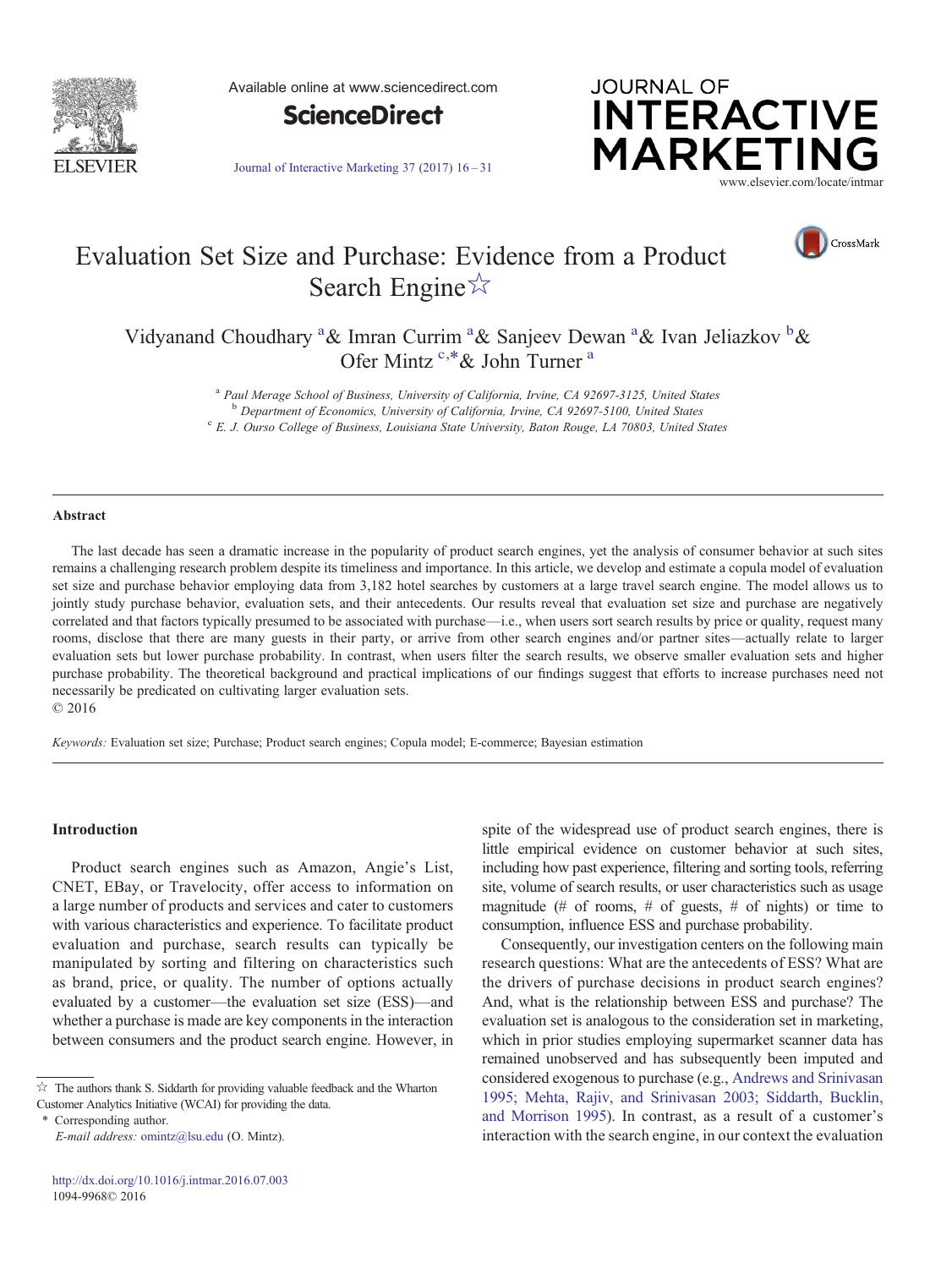set is observed, enabling the investigation of its antecedents, and the relationship between ESS and purchase. Survey-based studies in which the consideration set is stated ([Hauser and](#page-14-0) [Wernerfelt 1990; Roberts and Lattin 1991\)](#page-14-0), have considered the composition of this set but not its size. However, there are important reasons to focus on ESS. On the one hand, larger evaluation sets can enhance customers' involvement, knowledge, and confidence with a particular purchase. On the other hand, larger sets may deter purchase due to information processing costs. Hence, understanding the net effect is an empirical question of high relevance. These issues are particularly important for product search engine managers, who care about how purchases in general can be facilitated, in contrast to the more narrow goals of product managers, whose focus is on how purchases of a specific product can be facilitated. To address these questions, we study data on Budapest hotel searches by 3,182 customers on a large travel website. Here ESS corresponds to the number of hotel links a consumer clicked on, where after each click detailed information about that option was revealed, e.g., price, amenities, and geographical location.

The empirical analysis of such data can proceed by either structural or reduced-form modeling, each having its advantages and drawbacks. Structural models take an explicit stand on the process by which interactions are structured and data are generated, e.g., how (sets of) alternatives are evaluated, how purchase decisions are reached, whether choices are sequential or simultaneous, and so on. For example, [Moe \(2006\)](#page-14-0) has successfully employed a structural two-stage model to show that product attributes of nutritional products, such as price and size, employed in the evaluation stage, are different from the ingredient attributes employed in the purchase stage. However, a structural model can be particularly challenging to formulate in the absence of sufficient a priori theory, in the presence of conflicting theories, or if the imposition of a realistic structure (e.g., flexible correlations) could make identification tenuous or estimation prohibitively difficult, especially when a plethora of available alternatives exist and the majority of customers do not purchase, as is common at product search engines. In contrast, reduced form models are more robust to theoretical conflicts, can be specified more parsimoniously, and can still be informative about the role of key covariates or the interactions among multiple outcomes. Consequently, we design a reduced form model to help investigate the antecedents of ESS, link ESS and purchase probability, and deal with a setting where there are few purchases relative to the number of shoppers.

Our econometric strategy is to start with two simple marginal models—one for ESS and the other for purchase—and then employ a copula to couple them into a joint model for the two outcomes. The first component entering the copula is a negative binomial model for ESS, which is a count variable. The specification involves the antecedents of ESS, i.e., past experience with the site, the referring site (where customers arrive from), the use of search tools (e.g., sorting or filtering), the volume of the corresponding search results, and user characteristics such as usage magnitude (# of rooms, # of guests) and time to consumption (the number of days the user's search precedes their planned travel). The second component entering the copula is a

probit model for purchase, with the complication, however, that the binary purchase decision is unavailable for individuals whose evaluation sets are empty. Unobserved factors and individual heterogeneity can simultaneously affect both of the equations in the model, leading to correlation between the count and binary outcomes. Therefore, we focus on joint modeling and simultaneous estimation that allows for interactions and flexibility, and formally accounts for non-randomly missing outcomes. The econometric methodology also allows us to address model uncertainty and compare relevant competing specifications.

Our study reveals three main results. First, ESS depends positively on past experience with product category searches on the site, arrival from another search engine or partner site, use of sorting tools, volume of search results on browsed pages, and usage magnitude (# of rooms, # of guests). Second, ESS depends negatively on the use of filtering tools, volume of search results, and average price of search results. Third, there is a significant negative correlation between ESS and purchase, whereby smaller evaluation sets are associated with higher purchase probability. Purchase is also found to depend on the average quality of all options included in the search results. The results link increases in ESS and decreases in purchases to price- and quality-based sorting strategies, while brand-name and other filtering strategies are related to reductions in ESS and increases in purchases. Arrival from other search engines and partner sites, as well as usage magnitude (# of rooms, # of guests), both presumed to promote purchase, are associated with larger ESS and lower purchase probability.

Our work offers theoretical, methodological, and managerial contributions. The paper advances a conceptual framework on the antecedents of ESS and purchase and presents expectations based on economic search and behavioral information-processing theories, which are then confronted with evidence from the data. To deal with the estimation challenges in this setting, we employ methodology that is tailored to the data. A key commonality in the product search engine context is that very few purchases are present relative to the number of evaluated alternatives. This makes the estimation of saturated single-equation reduced-form models for purchase infeasible; instead, identification issues can be handled by carefully combining a richer model for the data on products evaluated with a parsimonious model for purchase, thereby leveraging inference in the joint model. In addition, there are very few evaluated alternatives relative to the number of available alternatives, which together with other data limitations, makes the estimation of multinomial choice models or models with sophisticated parameter heterogeneity across customers impractical. On the managerial side, our results suggest that executives' efforts to increase purchases need not necessarily be coupled with efforts to increase ESS, and that this task can be better accomplished by promoting filtering, presenting search results in ways that focus attention to only a few options at a time, or providing more higher-priced (rather than lower-priced) options, particularly to low-usage (in terms of  $#$  of rooms,  $#$ of guests) users. Our conclusions section revisits the results for the antecedent variables and presents a number of managerial implications.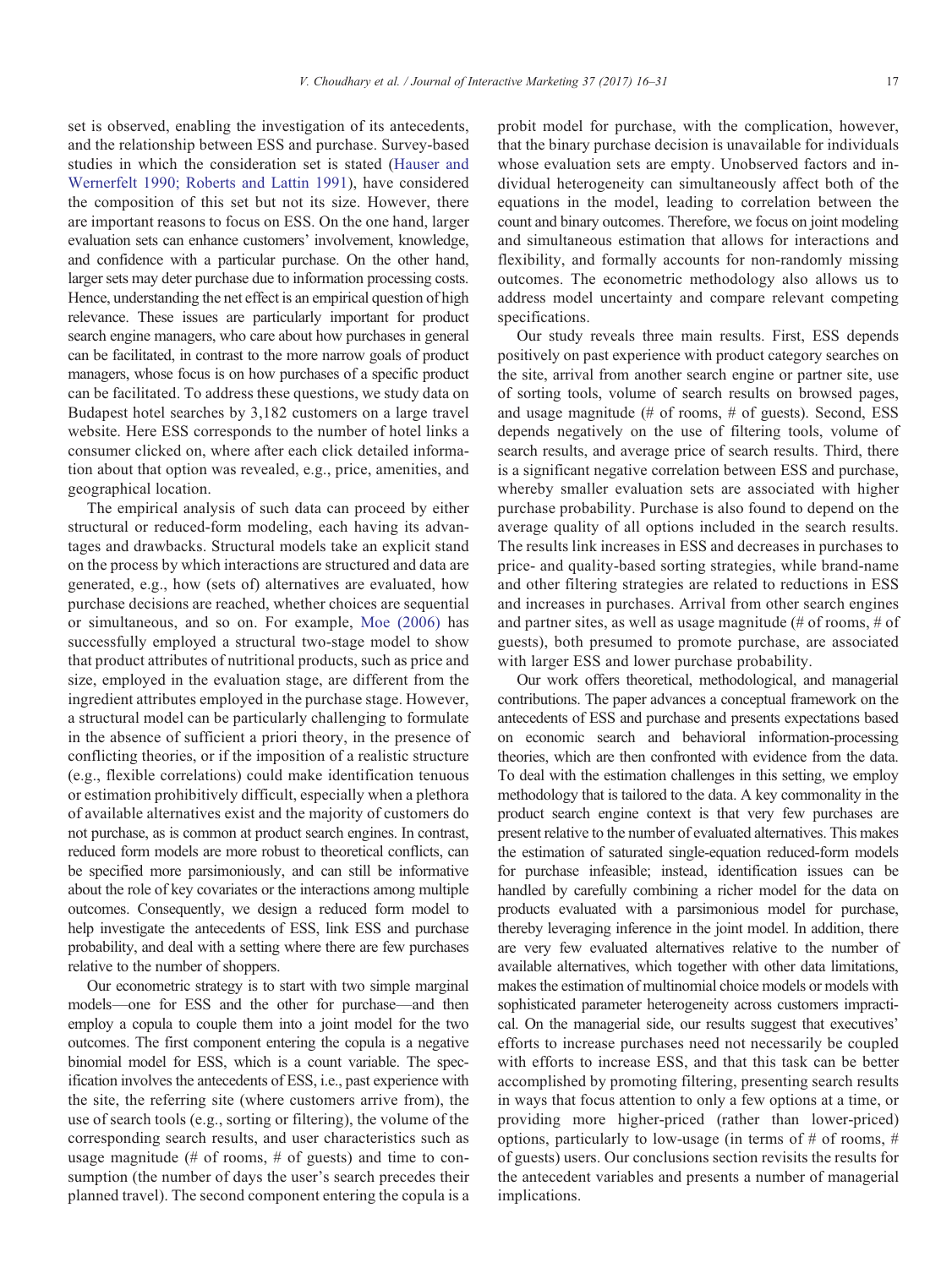### Literature

In marketing, there is significant literature on how consumers form evaluation or consideration sets in a retail shopping context. Early research focused on imputing consideration sets from supermarket scanner data. [Wu and Rangaswamy \(2003\)](#page-15-0) focus on how reducing "fuzziness" alters consideration set sizes in an online grocer setting; however, the products customers consider or evaluate are imputed (not observed), and the links between the antecedents of consideration or evaluation set size and fuzziness are not examined. [van Nierop et al. \(2010\)](#page-15-0) propose and estimate a model that captures unobserved consideration from discrete choice data. [Kuksov and Villas-Boas \(2010\)](#page-14-0) investigate how search or evaluation costs may lead consumers not to search and not to choose if too many or too few alternatives are offered. Yet, neither [van Nierop et al. \(2010\)](#page-15-0) nor [Kuksov and Villas-Boas](#page-14-0) [\(2010\)](#page-14-0) investigate behavioral causes of ESS. [Shi and Zhang \(2014\)](#page-15-0) research how experience with decision aids impacts online purchase behavior over time, but do not look at antecedents or consequences of evaluation sets. [Moe \(2006\)](#page-14-0) models customers' choice decisions as a sequence of two-stage choice models that predict which products customers view and purchase based on observed clickstream data from a retailer's website; however, the article does not focus on the antecedents of ESS or address why some customers evaluate more products than others.

Recently, with the advent of internet-based product search engines, considerable research interest has been directed towards search and shopping behavior in this online context. A primary focus of this research is on the drivers of click-through and purchase behavior, including the special case of the hotel-booking context that we study. [Ghose, Ipeirotis, and Li \(2014\)](#page-14-0) study the effect of different search engine rankings on search engine revenue, based on weekly data for U.S. hotels listed on Travelocity. A hierarchical Bayes model is employed to jointly examine click-through, conversion, ranking, and rating. In addition, they employ a randomized experiment using a hotel search engine application. The results of their two-pronged empirical analysis show that a customer utility-based ranking mechanism can lead to higher search engine revenues; incorporating signals from social media into the ranking algorithm further increases revenues; and employing an active personalized ranking system, where users can customize the ranking algorithm, outperforms a static one. However, they do not focus on ESS, its antecedents, or their relationship to purchase.

A stream within the product search engine literature has focused on the quantitative estimation of user search cost. [Koulayev \(2014\)](#page-14-0) develops a structural model to estimate search cost for online hotel bookings at a major website. He implements an identification strategy to separate the effect of search costs from other customer preferences, and estimates the median search cost for processing a page of results to vary from \$4 to \$16. [Ghose, Ipeirotis, and Li](#page-14-0) [\(2012\)](#page-14-0) also provide numerical estimates of search costs in the hotel booking context of \$39.15 per page of results, and an incremental cost of \$6.24 for evaluating one additional offer on a given page of results. A working paper by [Chen and Yao \(2015\)](#page-14-0) also develops a structural model of search, estimates it using data from a hotel reservation site, and involves search tools, focusing on the

relationship between search tools, searches, and the utility of the purchased product.

This work on product search engines also relies on the established literature on the economics of search. Search theory views consumers as rational maximizers of surplus, which in turn depends on price and quality attributes. Because consumers can improve surplus by identifying better bargains (i.e., products with higher quality, lower price, or both), they are motivated to search at the cost of spent time and cognitive effort. This trade-off between cost and expected gain motivates a stopping rule in sequential search models whereby consumers conclude the search process when the marginal cost of additional search exceeds the expected benefit [\(Bakos 1997; Stigler 1961; Weitzman 1979\)](#page-14-0). The literature has examined the impact of changes in search cost on the amount of consumer search and the distribution of prices charged by sellers (see [Stiglitz 1989](#page-15-0) for a review), including the possibility of market failure due to high search costs. Since it is optimal for consumers who exhibit low search costs to search more extensively than consumers with higher search costs, variability in search costs could reasonably induce differences in search and purchase behavior among consumers. Recent research includes work by [De](#page-14-0) [los Santos, Hortaçsu, and Wildenbeest \(2012\),](#page-14-0) [Honka \(2014\),](#page-14-0) and [Moraga-González, Sándor, and Wildenbeest \(2013\),](#page-15-0) who focus on the influence of search costs on search evaluations and choice, but do not consider ESS nor its antecedents and consequences.

Consumer search—including both information processing and choice—has also been studied from a behavioral perspective. One stream of work in marketing focuses on the adverse impact of large amounts of information and products on choice behavior (e.g., [Malhotra, Jain, and Lagakos 1982; Townsend and Kahn 2014](#page-14-0)). While there has been disagreement over the impact of overload on choice (e.g., [Jacoby 1984; Scheibehenne, Greifeneder, and](#page-14-0) [Todd 2010](#page-14-0)), studies in this area, predominately employing data from forced-choice laboratory experiments, show a "paradox of information and choice" in that increasing the amount of information and products customers must choose from shifts customers' choice-processing towards simple heuristic-based strategies [\(Lurie](#page-14-0) [2004; Payne, Bettman, and Johnson 1993](#page-14-0)), decreases choice accuracy [\(Keller and Staelin 1987; Malhotra 1982](#page-14-0)) and confidence ([Iyengar and Lepper 2000; Jacoby, Speller, and Kohn 1974\)](#page-14-0). This literature is extended to describe why customers can experience worse decision quality and satisfaction in their selections when search costs are lowered in ordered environments ([Diehl 2005;](#page-14-0) [Diehl and Zauberman 2005; Goodman et al. 2013\)](#page-14-0). However, the aim of this literature is to describe the rationale behind the information and choice overload phenomenon based on forced choice experiments, not to link the information and choice load phenomenon to shoppers' purchases. In addition, because of contextual differences between behavior in lab experiments and purchases on product search engine sites, the behavioral literature is unable to study many of the antecedents of consideration set size that we study.

Our results aim to quantify and validate various aspects of the theories discussed here. To the best of our knowledge, our work is the first empirical investigation of the antecedents of ESS (variables that relate to some customers choosing larger evaluation sets than others) and the connection between ESS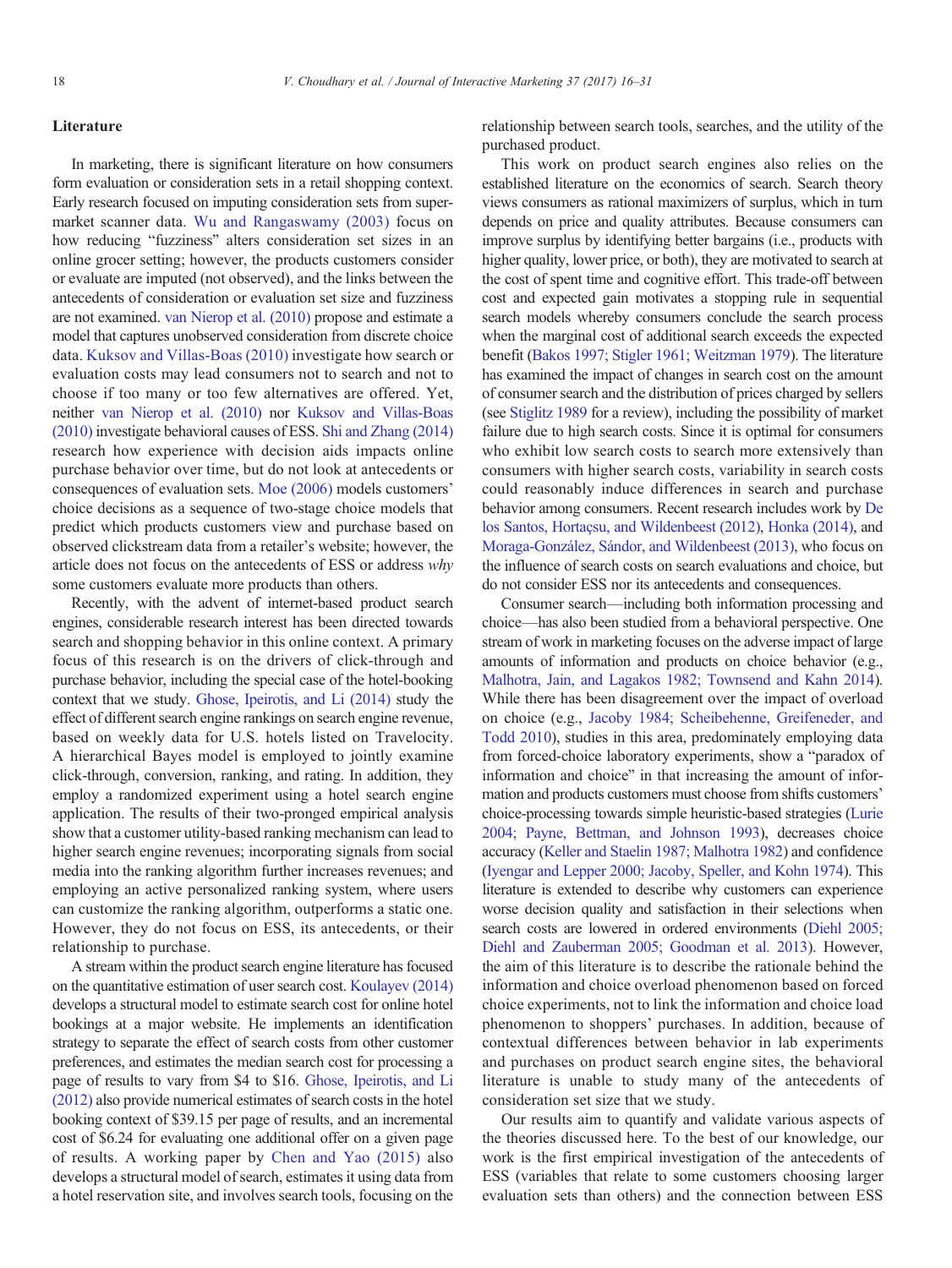and purchase. Notably, in contrast to previous work on consideration sets (that does not investigate behavioral causes of ESS), information and choice overload (that does not link behavioral laboratory findings with shoppers' purchases), and consumer information search (which focuses on diagnosing the effects of search costs on choice but not the antecedents of ESS), our research contributes to an area that has received scant prior attention in the marketing, information technology, and economics literatures.

# Theory

Our article builds upon theoretical paradigms from previous work, including economic search theory [\(Moe 2006; Weitzman](#page-14-0) [1979](#page-14-0)), which models the amount of search as determined by the trade-off between the expected improvement in utility from search and the incremental cost of search. We also build upon behavioral search theory (e.g., [Alba and Hutchinson 1987](#page-14-0)) which invokes theories from psychology to understand cognitive processes underlying consumer search. In particular, we focus on the modeling framework of [Moorthy, Ratchford, and Talukdar](#page-14-0) [\(1997\)](#page-14-0) (henceforth referred to as MRT), who combine economic and behavioral search theories to generate empirically testable implications.

MRT provide a bridge between the behavioral and economic literatures on consumer search and information processing. The model emphasizes the importance of consumers' prior beliefs about product attributes. Key insights from MRT are that the amount of search should be increasing in: (1) relative brand uncertainty (uncertainty about which brand provides higher utility); (2) individual brand uncertainty (uncertainty about the utility of a brand); (3) involvement (relevance of a product class to a consumer, see, e.g., [Beatty and Smith 1987](#page-14-0)); and (4) the unit cost of search. MRT note that all of these factors are related to consumer expertise, i.e., knowledge about product attributes, and ability to evaluate a larger number of product attributes. Consumer expertise is generally increasing in the level of consumer experience. With respect to the purchase funnel (see, e.g., [Alba et al. 1997; Howard and Sheth 1969](#page-14-0)), the further a consumer is from the final purchase decision (i.e., higher up in the funnel), the greater the relative and individual brand uncertainty. It then follows from MRT that such consumers would search more. The framework behind our analysis is discussed next.

#### Conceptual Framework

[Fig. 1](#page-4-0) presents the conceptual framework for our analysis. The key dependent variables are: (i) ESS and (ii) whether the customer purchased a hotel reservation. These variables correspond to the two "stages" in two-stage search theory (e.g., [Moe 2006\)](#page-14-0). In the context of the purchase funnel in marketing (see, e.g., [Alba et al. 1997; Howard and Sheth 1969\)](#page-14-0), wherein a user's consideration set tends to get progressively narrower as the user approaches a purchase decision, that decision would correspond to the end of the funnel, whereas the formation of the evaluation set could be at any point above it. [Fig. 1](#page-4-0) also shows the relations between the dependent variables and the explanatory variables, which are grouped into four sets: Experience with Site, Use of Search Tools, Search Results, and Customer Characteristics. The constituent variables of each set are described in [Table 1.](#page-5-0) We next provide a theoretical discussion of how the antecedent variables in our empirical model relate to ESS and purchase.

### Experience with Site

Prior to the visit of interest—the focal visit—customers may have had a history of interactions with the product search engine that could affect behavior. Prior visits can be a combination of search related to the current trip and to other unrelated trips. Search theories [\(Alba and Hutchinson 1987; Stigler 1961; Zhang,](#page-14-0) [Fang, and Sheng 2007](#page-14-0)) suggest that customers who have more prior experience with the site and have gained familiarity with evaluating the product category, will have lower unit search cost during the focal visit. [Alba and Hutchinson \(1987\)](#page-14-0) provide a theoretical pathway, resulting from the development of a more refined cognitive structure and an improved ability to identify important information, through which experience and familiarity reduce the cognitive effort required to recognize and evaluate relevant alternatives. Based on MRT, this reduction in the marginal search cost reduces the cost of considering additional products and implies a larger evaluation set for the focal visit.

However, one could argue that prior experience can also be associated with smaller ESS because previous search related to a trip would have moved the customer down the purchase funnel [\(Alba et al. 1997; Howard and Sheth 1969](#page-14-0)), narrowing down the set of options and leading to a smaller ESS. Prior unrelated search would also have increased the knowledge of the customer about the search process on the product search engine, resulting in a more efficient and streamlined search, also yielding a smaller ESS. Therefore, the net association between prior experience and ESS would depend on which of these opposing effects dominates, making it an empirical question of considerable interest.

### Use of Search Tools

Filtering and sorting are the two tools that are most widely used at product search engines to truncate and organize the initial search results along a variety of price and quality dimensions and make them more suitably aligned with customers' preferences. In particular, filtering enables customers to pare down the results based on specific requirements (e.g., five star hotels or other must-haves). It is more likely employed by customers who are in later stages of decision-making ([Hauser and Wernerfelt 1990;](#page-14-0) [Payne 1976](#page-14-0)) and, therefore, have lower individual and relative brand uncertainty. It is also possible that the use of filtering reduces relative brand uncertainty during the search process itself, due to the presence of fewer brands in the filtered results. Either way, MRT predicts that the use of a filtering tool would be associated with a smaller ESS.

In contrast, sorting is likely to be employed by customers who are more flexible, less certain about their requirements, or are in earlier stages of the purchase funnel. In the MRT framework, such customers are likely to have higher individual and relative brand uncertainty. Sorting helps reorder the search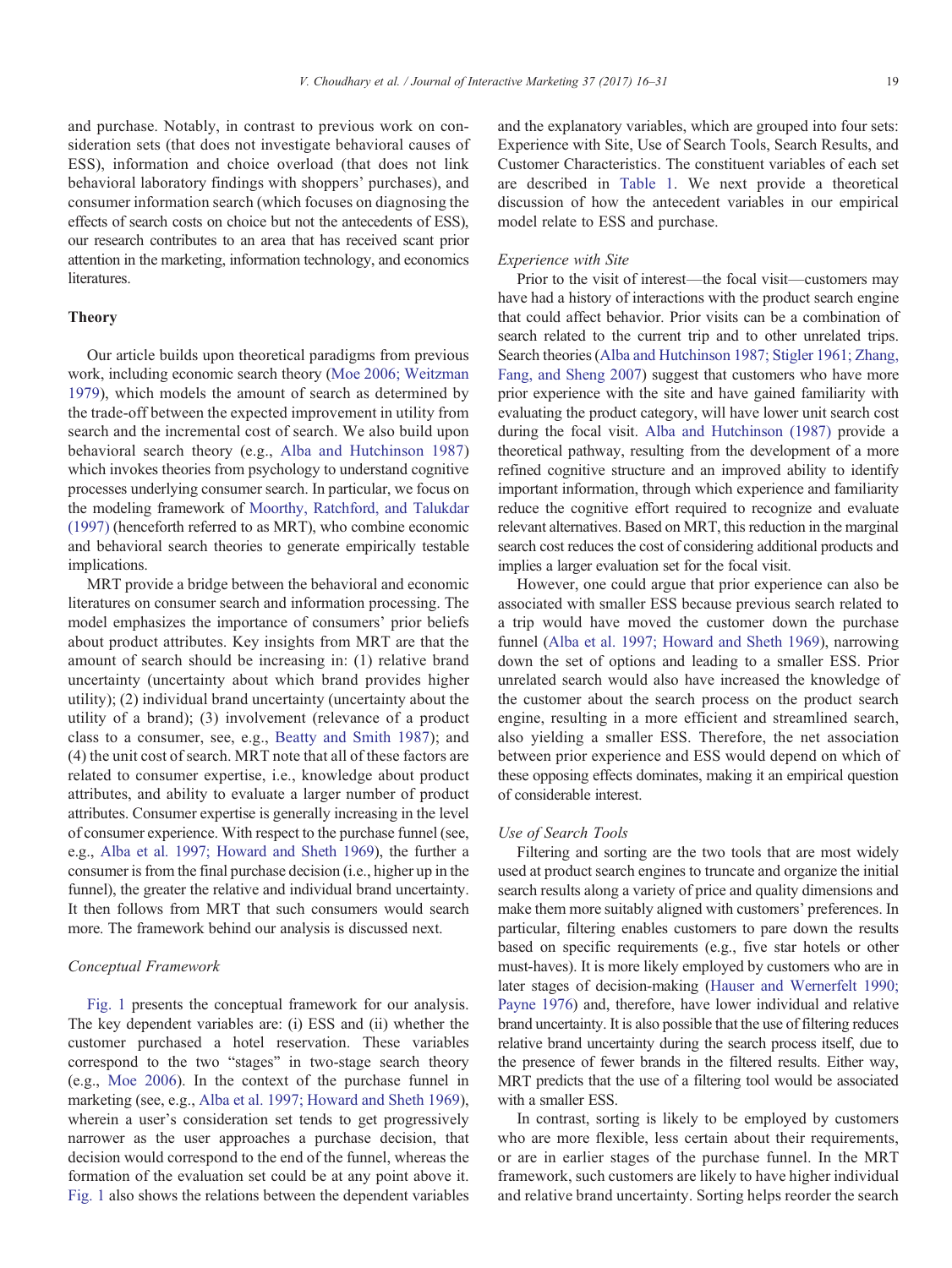<span id="page-4-0"></span>

Fig. 1. Conceptual framework.

results along price and quality dimensions to better understand trade-offs among product attributes and more easily identify suitable options [\(Häubl and Trifts 2000\)](#page-14-0). For example, sorting hotels by star rating could help customers understand the trade-off between quality and price across different star ratings; repeating the sorting exercise for distance from an ideal location could elicit trade-offs across other product attributes as well. As a result, customers who sort are expected to evaluate more options to understand various trade-offs, which reflects their flexibility, uncertain requirements, or the fact that they are at an earlier stage in their decision-making process. In addition, sorting exposes customers to larger cross-sections of options, whereby they are likely to evaluate more of them.

Customers can arrive at a product search engine in several ways. For instance, they may directly navigate to the product search engine, or they may follow a link from a search engine (e.g., Google or Yahoo) or partner site (e.g., another product search engine). Customers arriving from other referring sites are likely to be conducting a relatively broader search (across multiple websites), because they may have greater individual and relative brand uncertainty (MRT), be at an earlier stage of search in the purchase funnel [\(Hauser and Wernerfelt 1990;](#page-14-0) [Payne 1976](#page-14-0)), or have lower search costs (MRT, [Zhang, Fang,](#page-15-0) [and Sheng 2007\)](#page-15-0). In every case, customers coming from referral sites are likely to search more and have higher ESS.

# Search Results

When the number of options that match a user's search query is large, relative brand uncertainty will tend to be high as well. This is because we expect that customers presented with more options (in their search results) will tend to consider more options (in their evaluation sets), and consequently be less certain about which brand is the best choice. Following MRT, greater brand uncertainty would be associated with a larger ESS. However, it is an empirical question whether customers presented with more options will indeed consider more options.

# Customer Characteristics

Customers vary in the magnitude (e.g., number of nights, number of adults) and specificity (e.g., family amenities) of potential purchases, both of which relate directly to customer involvement. In the MRT framework, greater involvement is associated with more searching. Another customer characteristic is the time to consumption (i.e., the number of days between the search and the actual trip). The greater the time to consumption the earlier the consumer is likely to be in the purchase funnel, thereby having greater individual and relative brand uncertainty and a larger ESS. Also, more days to check-in would be associated with lower time pressure, which would tend to decrease unit search costs (the fourth factor in MRT), resulting in more searching.

# Relationship Between Evaluation Set Size and Purchase Decision

The larger the evaluation set, the more trade-offs customers need to consider when making their purchase decisions. This increases the decision difficulty ([Schwartz 2004\)](#page-15-0), complicates choice, and reduces the likelihood of purchase [\(Iyengar and](#page-14-0) [Lepper 2000\)](#page-14-0). In addition, search cost theory predicts that customers who evaluate more options likely do so because they face lower search costs [\(Stiglitz 1989](#page-15-0)). Customers who face lower search costs are likely to evaluate more options at any given website. They are also likely to evaluate options across websites and visit more websites. Thus, the probability of such customers purchasing from any one of these websites is likely to be lower. Also, customers at an earlier stage in the purchase funnel consider a larger number of alternatives and because they are in earlier stages of decision-making, they are less likely to purchase. On the other hand, it is also possible that when evaluating a larger set of options, customers simplify their decision and make a choice; however, in our case we would expect to find a negative association between ESS and purchase.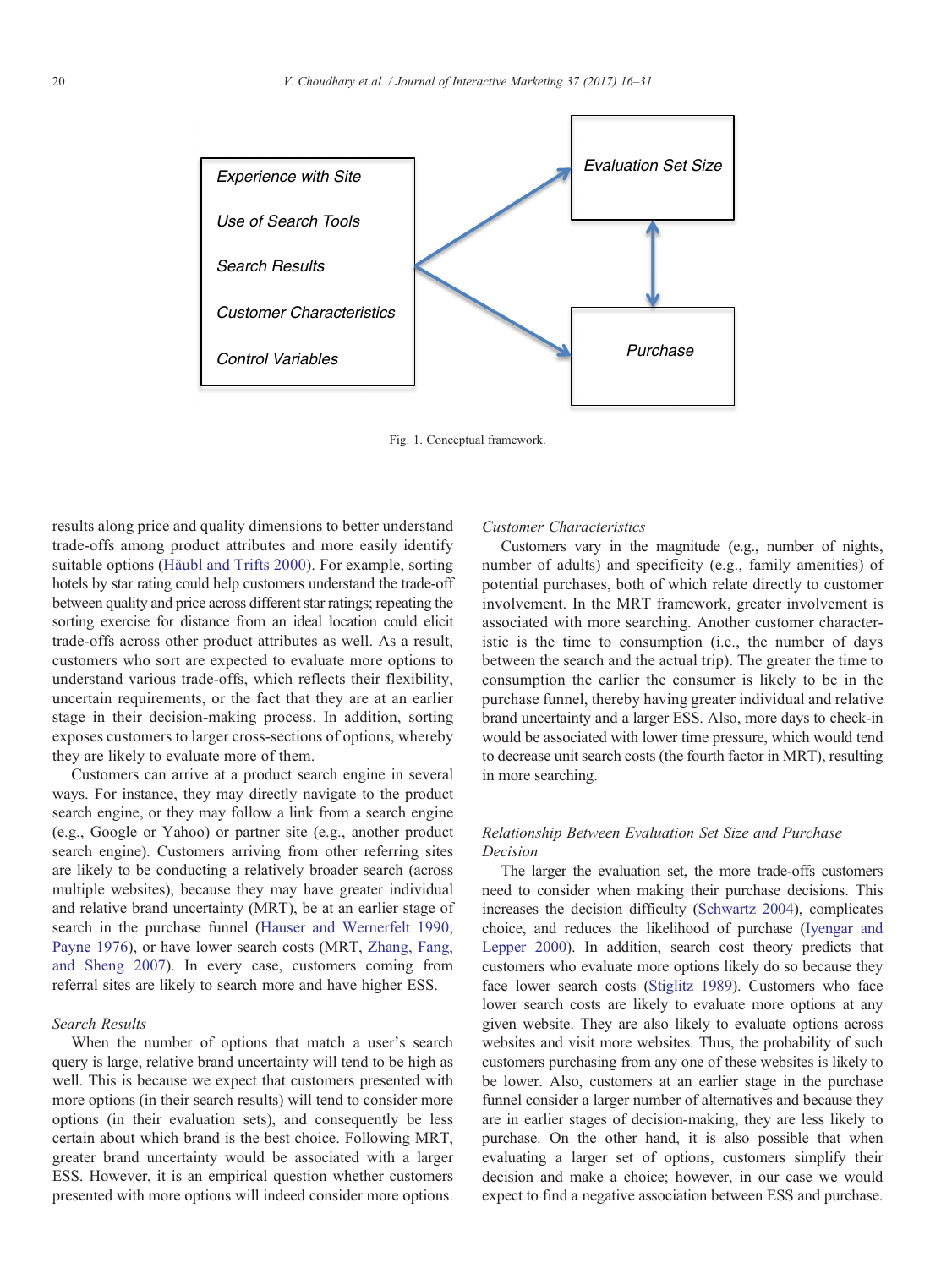<span id="page-5-0"></span>

| Table 1                                              |  |  |  |
|------------------------------------------------------|--|--|--|
| Descriptive statistics and definitions of variables. |  |  |  |

| Variable                                                    | Definition                                                                                                                                                                                                                                                                                                                                                        | Mean               | St. dev. |
|-------------------------------------------------------------|-------------------------------------------------------------------------------------------------------------------------------------------------------------------------------------------------------------------------------------------------------------------------------------------------------------------------------------------------------------------|--------------------|----------|
| Component 1-Evaluation set size<br>Dependent variable       |                                                                                                                                                                                                                                                                                                                                                                   |                    |          |
| Evaluation set size                                         | The number of hotels in the search results that this customer clicked on to reveal the<br>details about, and thus evaluate.                                                                                                                                                                                                                                       | 0.75               | 1.30     |
| <b>Independent variables</b><br><b>Experience with site</b> |                                                                                                                                                                                                                                                                                                                                                                   |                    |          |
| Number of hotel searches                                    | Frequency of previous hotel searches made by this customer on this travel website<br>during the 3 months prior to the customer's current search. <sup>a</sup>                                                                                                                                                                                                     | 27.31              | 88.17    |
| Number of non-hotel searches                                | Frequency of previous non-hotel searches made by this customer on this travel<br>website during the 3 months prior to the customer's current search. <sup>a</sup>                                                                                                                                                                                                 | 51.43              | 166.02   |
| Number of hotel purchases                                   | Frequency of previous hotel purchases made by this customer on this travel website<br>during the 3 months prior to the customer's current search. <sup>a</sup>                                                                                                                                                                                                    | 0.12               | 0.89     |
| Number of non-hotel purchases                               | Frequency of previous non-hotel purchases made by this customer on this travel<br>website during the 3 months prior to the customer's current search. <sup>a</sup>                                                                                                                                                                                                | 0.26               | 1.45     |
| Previous clicks                                             | Frequency of previous clicking activity by this customer on this travel website that may be<br>related to the customer's current search, as measured by the number of hotels this customer<br>clicked on which were (a) part of our study (related to searches made Oct 1-Oct 14, 2009<br>for hotels in Budapest), and (b) clicked on prior to the current search | 0.51               | 1.57     |
| Use of search tools                                         |                                                                                                                                                                                                                                                                                                                                                                   |                    |          |
| Filter                                                      | Binary indicator set to 1 if the customer filtered their results using a textual keyword<br>or phrase (e.g., hotel name, brand, point of interest), or 0 otherwise                                                                                                                                                                                                | 0.17               | 0.38     |
| Sort                                                        | Binary indicator set to 1 if customer sorted their results (e.g., by hotel name, distance<br>to point of interest, site rating, user rating, or price), or 0 otherwise                                                                                                                                                                                            | 0.12               | 0.33     |
| Search engine                                               | Binary indicator set to 1 if this customer used a search engine and followed a link<br>generated by that search engine to get to our travel site, or 0 otherwise                                                                                                                                                                                                  | 0.26               | 0.44     |
| Partner site                                                | Binary indicator set to 1 if the customer used a partner site (i.e., other travel website<br>that shares data with the travel website in our study) and followed a link from that<br>partner site to get to our travel website, or 0 otherwise                                                                                                                    | 0.61               | 0.49     |
| <b>Search results</b>                                       |                                                                                                                                                                                                                                                                                                                                                                   |                    |          |
| Total volume                                                | Number of hotels matching a customer's search criteria                                                                                                                                                                                                                                                                                                            | 181.49             | 112.22   |
| Volume on pages browsed                                     | Number of hotels matching a customer's search criteria that were presented on-screen.<br>(Note: Unless the customer browses through all pages of search results, the number of<br>hotels seen will be less than the number of matched results).                                                                                                                   | 21.79              | 9.20     |
| <b>Customer</b> characteristics                             |                                                                                                                                                                                                                                                                                                                                                                   |                    |          |
| Nights stay                                                 | Number of nights the customer wants to book, as measured by the planned hotel departure<br>date minus the planned arrival date plus one                                                                                                                                                                                                                           | 3.23               | 1.89     |
| Room count                                                  | Number of rooms the customer wants to book                                                                                                                                                                                                                                                                                                                        | 1.14               | 0.55     |
| Adult count                                                 | Number of adults in the customer's party                                                                                                                                                                                                                                                                                                                          | 1.83               | 0.60     |
| Child count                                                 | Number of children in the customer's party                                                                                                                                                                                                                                                                                                                        | 0.06               | 0.30     |
| Days until check-in                                         | Immediacy of this customer's travel, as measured by the number of days between their<br>search date and their planned hotel arrival date                                                                                                                                                                                                                          | 52.21              | 63.97    |
| <b>Controls</b>                                             |                                                                                                                                                                                                                                                                                                                                                                   |                    |          |
| Price                                                       | Average price of the hotels in this customer's search results                                                                                                                                                                                                                                                                                                     | 105.68             | 33.30    |
| Site rating                                                 | Average star rating of the hotels in this customer's search results                                                                                                                                                                                                                                                                                               | 40.27 <sup>b</sup> | 5.42     |
| User rating                                                 | Average user review rating of the hotels in this customer's search results                                                                                                                                                                                                                                                                                        | 4.26               | 0.25     |
| User rating count                                           | Average user review count of the hotels in this customer's search results                                                                                                                                                                                                                                                                                         | 21.13              | 20.80    |
| Distance to best areas                                      | Proximity of the hotels in this customer's search results to popular areas, as measured<br>by the average distance (in meters) to the nearest desirable location.                                                                                                                                                                                                 | 1396.64            | 819.09   |
| Branded hotel                                               | Proportion of brand-name hotels in this customer's search results                                                                                                                                                                                                                                                                                                 | 0.44               | 0.24     |
| Component 2-Purchase                                        |                                                                                                                                                                                                                                                                                                                                                                   |                    |          |
| Dependent variable                                          |                                                                                                                                                                                                                                                                                                                                                                   |                    |          |
| Purchase                                                    | Binary indicator set to 1 if this customer purchased a hotel, or 0 otherwise                                                                                                                                                                                                                                                                                      | 0.09               | 0.29     |
| Independent variables (controls)                            |                                                                                                                                                                                                                                                                                                                                                                   |                    |          |
| Price                                                       | Average price of the hotels in this customer's evaluation set                                                                                                                                                                                                                                                                                                     | 107.48             | 51.32    |
| Site rating                                                 | Average star rating of the hotels in this customer's evaluation set                                                                                                                                                                                                                                                                                               | 42.18              | 6.99     |
| User rating                                                 | Average user review rating of the hotels in this customer's evaluation set                                                                                                                                                                                                                                                                                        | 4.31               | 0.44     |
| User rating count                                           | Average user review count of the hotels in this customer's evaluation set                                                                                                                                                                                                                                                                                         | 25.10              | 30.90    |
| Distance to best areas                                      | Proximity of the hotels in this customer's evaluation set to popular areas, as measured                                                                                                                                                                                                                                                                           | 713.29             | 1261.3   |
| Branded hotel                                               | by the average distance (in meters) to the nearest desirable location<br>Proportion of brand-name hotels in this customer's evaluation set                                                                                                                                                                                                                        | 0.53               | 0.46     |

<sup>a</sup> Past experience applies for any worldwide destination. Non-hotel searches and purchases could be for flights, rental cars, or other travel products that the travel website offers.

<sup>b</sup> The search engine multiplies this star rating by 10.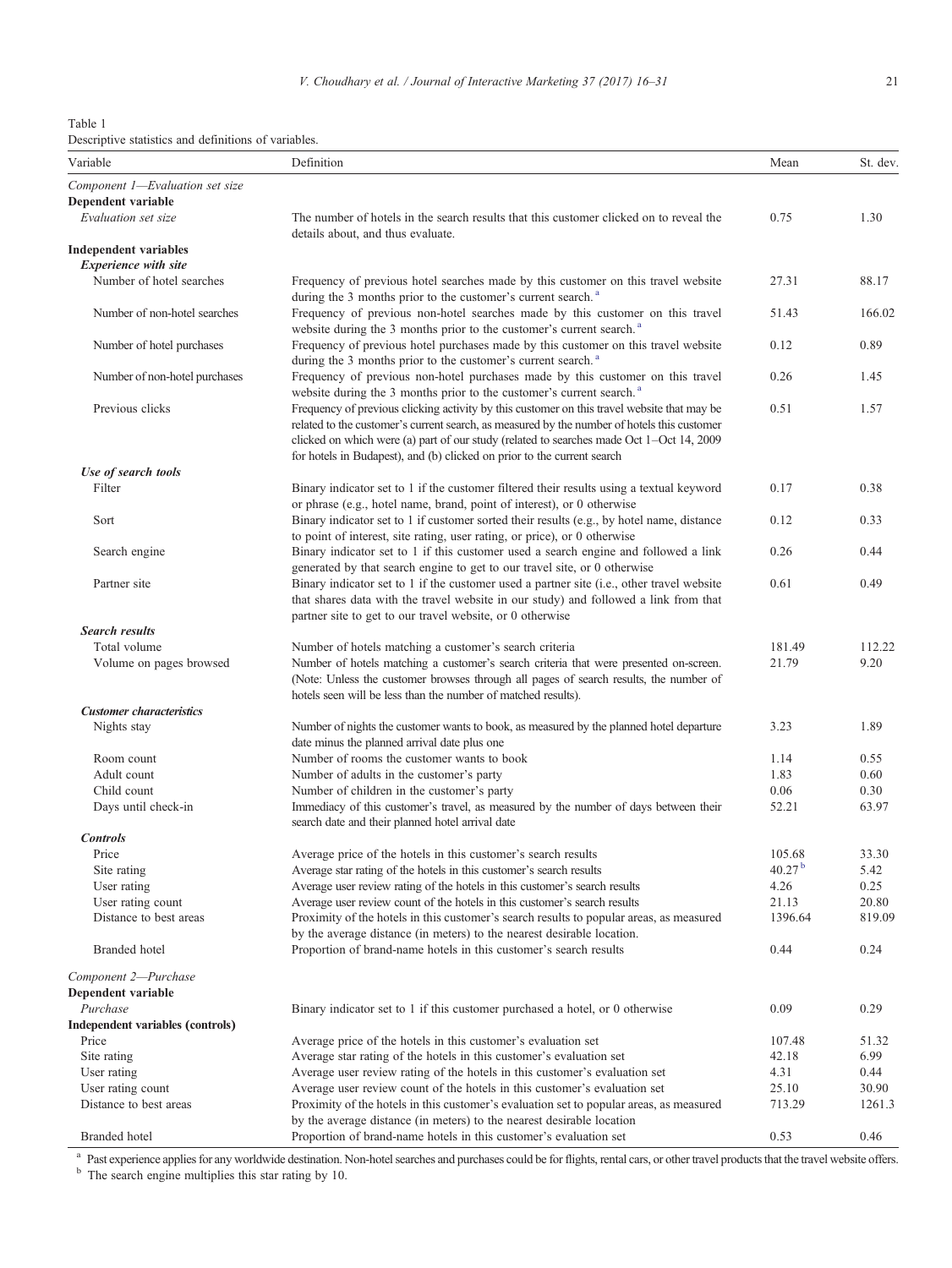### <span id="page-6-0"></span>Statistical Model

In line with the conceptual framework in [Fig. 1](#page-4-0), our empirical model aims to address the relationship between ESS and purchase behavior given their antecedents. Although it is desirable to pursue joint modeling to allow dependence between the variables, mitigate misspecification problems, and exploit gains in efficiency, specifying a suitable joint distribution in our context is difficult because the dependent variables are of different types—ESS is a count variable and purchase is binary. Until recently, this difficulty has required sacrifices in modeling generality or flexibility for the sake of retaining computational tractability. To deal with these drawbacks, in our application we start with two popular univariate models—a negative binomial model for count data and a probit model for binary data—and then employ a copula to couple them into a joint model for the two outcomes.

Copula models are very valuable, general, flexible and conceptually simple, but have yet to be employed widely in applications despite their potential. The premise behind the use of copula models rests on the idea that one can establish an isomorphic relationship between one random variable and another via a transformation through the uniform distribution. In fact, random number generators proceed in precisely that way—they produce random draws from a given cumulative distribution function (cdf) by starting with uniform random variables that are then transformed by the inverse of that cdf. The key insight is that if one is interested in joint modeling of random variables for which there is no suitable joint distribution, the isomorphic mapping of each of them to a distribution that allows flexible joint modeling (e.g., Gaussian) provides the necessary pathway; reversing the mapping recovers the original random variables and marginal distributions, but they can now be correlated (the original marginal models are a special case of the copula when there is no correlation). Formal details are presented next.

The origins of copula models can be traced back to [Sklar](#page-15-0) [\(1959\)](#page-15-0). More recent reviews, applications, and estimation techniques are presented in [Danaher and Smith \(2011\)](#page-14-0), [Jeliazkov and Lloro \(2011\)](#page-14-0), [Joe \(1997\)](#page-14-0), [Nelsen \(2007\)](#page-15-0), [Pitt,](#page-15-0) [Chan, and Kohn \(2006\),](#page-15-0) and [Trivedi and Zimmer \(2005\)](#page-15-0). Formally, a copula C maps the unit hypercube  $[0, 1]^q$  to the unit interval [0, 1] that satisfies:

- 1.  $C(1, ..., 1, a_p, 1, ..., 1) = a_p$  for every  $p \in \{1, ..., q\}$  and all  $a_p \in [0, 1];$
- 2.  $C(a_1, ..., a_q) = 0$  if  $a_p = 0$  for any  $p \in \{1, ..., q\};$
- 3. C is q-increasing, i.e., any hyperrectangle in  $[0, 1]$ <sup>q</sup> has non-negative C-volume.

As a consequence of these conditions, the copula can be viewed as a q-dimensional distribution function with uniform marginals, each of which can be related to an arbitrary known cdf  $F_j(\cdot)$  for  $j=$ 1, …, q. Specifically, if a random variable  $u_i$  is uniform  $u_i \sim U(0, 1)$ and  $y_j = F_j^{-1}(u_j)$ , then basic probability arguments imply that  $y_j \sim F_j(\cdot)$ . Therefore, if the variables  $y_1, \ldots, y_q$  have corresponding univariate cdfs  $F_1(y_1), \ldots, F_q(\cdot)$ , each taking values in [0, 1], then a copula can be used to link or "couple" those univariate marginal distributions to produce the joint distribution function  $F(y_1, ..., y_q)$ that can be written as

$$
F(y_1, ..., y_q) = C(F_1(y_1), ..., F_q(y_q)).
$$
\n(1)

The key feature embodied in Eq. (1) is that copulas provide a way to model dependence among multiple random variables when their joint distribution is not easy to specify, e.g., in cases where the marginal distributions  ${F_i(\cdot)}$  belong to different parametric classes, as in our application.

There are many families of copulas, but the Gaussian copula is a natural modeling choice with desirable theoretical properties ([Danaher and Smith 2011; Joe 1997; Nelsen 2007; Pitt, Chan, and](#page-14-0) [Kohn 2006; Trivedi and Zimmer 2005\)](#page-14-0).<sup>1</sup> The Gaussian copula is given by

$$
C(u|\Omega) = \Phi_q(\Phi^{-1}(u_1), ..., \Phi^{-1}(u_q)|\Omega), \tag{2}
$$

where  $u = (u_1, ..., u_q)^\prime$ ,  $\Phi$  represents the standard normal cdf, and  $\Phi_q$  is the cdf of a multivariate normal vector  $z = (z_1, \ldots, z_q)$ ',  $z \sim N(0, \Omega)$ , where  $\Omega$  is in correlation form with ones on the main diagonal. The data generating process implied by the Gaussian copula in Eq. (2) is given by

$$
y_{ij} = F_{ij}^{-1}(\Phi(z_{ij})), z_i \sim N(0, \Omega), i = 1, ..., n, j = 1, ..., q, (3)
$$

where  $F_{ii}$  is a cdf specified in terms of a vector of parameters  $\theta_i$  and covariates  $x_{ij}$ , q is the dimension of each vector  $y_i = (y_{i1}, \ldots, y_{iq})'$ , and *n* is the sample size. Note that the correlation matrix  $\Omega$  for the latent  $z_i$  induces dependence among the elements of  $y_i$  and that the copula density will typically be analytically intractable due to the cdf transform.

An important benefit of the modeling framework in Eq. (3) is that it provides a useful way of linking observed choice outcomes to an underlying behavioral random utility model. Researchers trained in thinking about discrete data models from a random utility perspective may recognize that  $z_i$  in Eq. (3) may be thought of as a latent utility vector with the mapping from  $z_i$  to  $y_i$  linking those latent utilities to observed outcomes. The structures in Eqs. (1), (2), and (3) are general and apply to both discrete and continuous outcomes, with the distinction that  $F^{-1}(\cdot)$  is one-to-one when  $y_{ij}$  is continuous and many-to-one when it is discrete. In the latter case, it is necessary to integrate over the relevant values of  $z_i$  to obtain the joint distribution of the observed  $y_i$ .

In our paper, the Gaussian copula model is also used to addresses the problem of sample selection, which arises because our count variable (ESS) determines whether our binary purchase outcome is observed. This is because an explicit purchase decision is only conceivable for customers who click on at least one option and not for those who do not click at all. Since the copula allows for correlation (unlike independent models), our model can mitigate potential misspecification, due to the possible presence of incidental truncation (informative missingness).

<sup>&</sup>lt;sup>1</sup> Gaussian copulas, among several others, are not suitable for the study of extreme events because of asymptotic independence in the extreme tails, but this is not a concern in common practical situations or in the current context.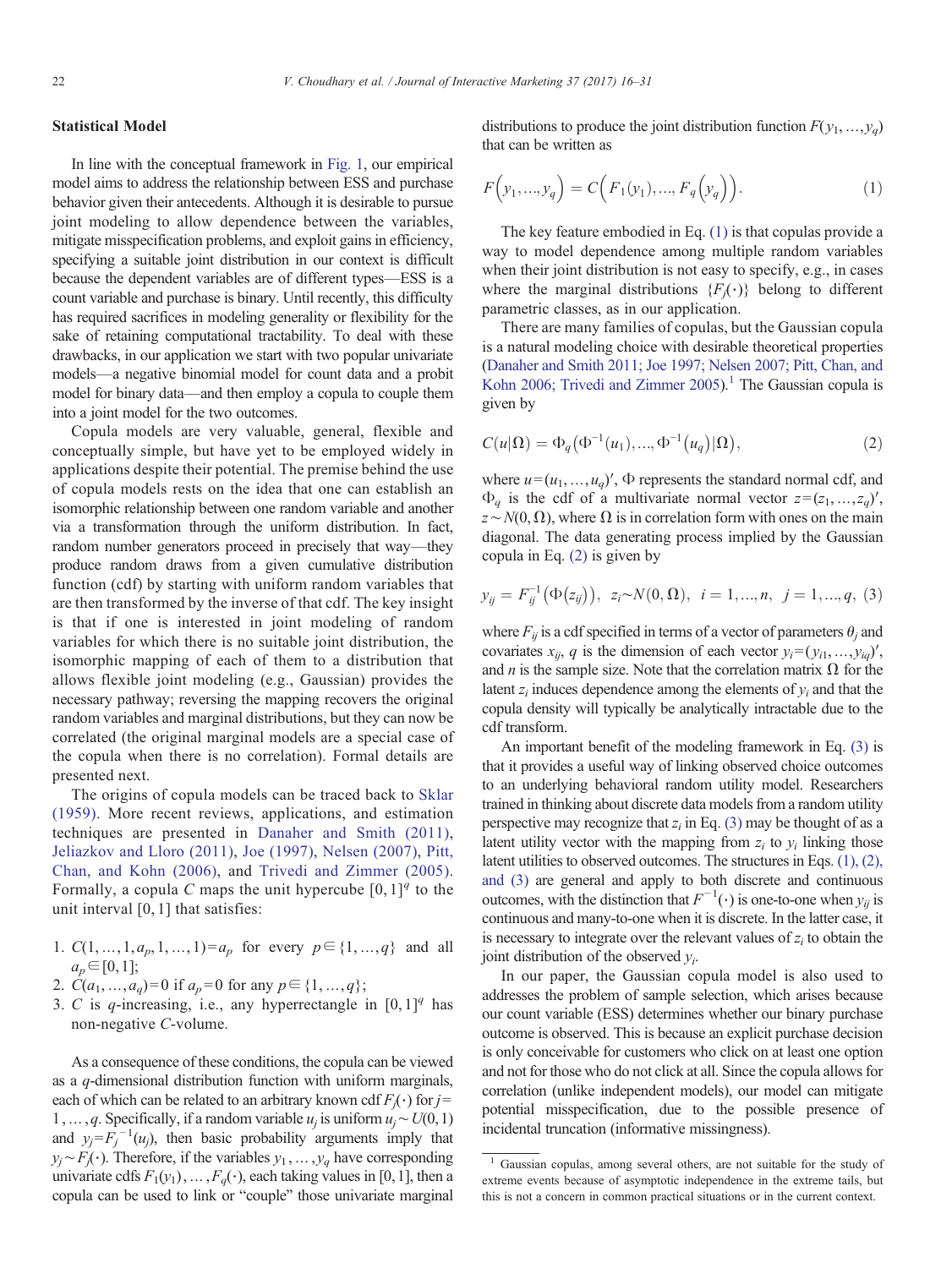In our joint model, the count variable for size of the evaluation set  $y_{i1}$  follows a negative binomial distribution

$$
y_{i1} \sim NB(\lambda_i, \alpha), \tag{4}
$$

with probability mass function (pmf) given by

$$
Pr(y_{i1}|\beta_1, \alpha) = \frac{\Gamma(\alpha + y_{i1})r_i^{\alpha}(1-r_i)^{y_{i1}}}{\Gamma(1+y_{i1})\Gamma(\alpha)}, \ \lambda_i > 0, \ \alpha > 0,
$$
 (5)

where  $r_i = \alpha/(\alpha + \lambda_i)$  and  $\lambda_i = \exp(x_i/\beta_1)$ , and  $x_{i1}$  is a vector of covariates that determines  $y_{i1}$ . The negative binomial distribution in Eq. (5) has mean  $\lambda_i$  and variance  $\lambda_i(1+\lambda_i/\alpha)$ . It can therefore be seen that the parameter  $\alpha$  controls the degree of overdispersion—the conditional variance can be much larger than the conditional mean for small values of  $\alpha$ , but in the limit, as  $\alpha \rightarrow \infty$ , the negative binomial distribution approaches the Poisson, where the conditional mean and variance are equal (i.e., we have equidispersion). Therefore, small estimated values of  $\alpha$  would be evidence that the Poisson specification is not suitable and overdispersed models are more appropriate. An important reason for considering the negative binomial distribution is also that, by construction, the model is a mixed Poisson model that allows for unobserved heterogeneity (cf. mixed logit or random effects models). This can be seen by employing the well-known result that the negative binomial pmf in Eq. (5) can be represented as

$$
f_{NB}(y_{i1}|\lambda_i,\alpha)=\int f_{Po}(y_{i1}|\lambda_i u_i)f_G(u_i|\alpha)du_i,
$$

where the individual heterogeneity  $u_i$  has a gamma distribution  $f_G(u_i|\alpha) = \alpha^{\alpha} e^{-\alpha u_i} u_i^{\alpha-1} / \Gamma(\alpha)$ , and  $[y_i | \lambda_i u_i]$  is Poisson. This model feature is important because individual heterogeneity may be a key source of correlation between the outcomes. These and other aspects of negative binomial models are carefully reviewed in [Cameron and Trivedi \(1998\)](#page-14-0) and [Winkelmann \(2008\)](#page-15-0).

The second outcome of interest in our application is the binary purchase decision, which is modeled (marginally) through a probit model

$$
Pr(y_{i2} = 1 | \beta_2) = \Phi(x'_{i2} \beta_2).
$$
 (6)

The size of the evaluation set in Eq. (5) and the decision to buy in Eq. (6) are linked through the copula in Eq. [\(2\)](#page-6-0)—a key feature of the joint model is that it can accommodate non-randomly missing purchase decisions which are unavailable when evaluation sets are empty (independent equation models necessarily treat this as ignorable truncation). Therefore, the likelihood consists of two parts corresponding to the subsamples of customers with empty and non-empty evaluation sets

$$
f(y|\beta,\alpha,\rho) = \left\{\prod_{i:y_{i1}=0} f(y_{i1}|\beta_1,\alpha)\right\} \left\{\prod_{i:y_{i1}>0} f(y_i|\beta,\alpha,\rho)\right\},\tag{7}
$$

where the terms in the first product are given by the pmf in Eq. (5), the terms in the second product are obtained from the joint cdf (Eq. [\(2\)\)](#page-6-0),  $\beta = (\beta_1', \beta_2')'$ , and  $\rho$  is the off-diagonal correlation element in  $\Omega = \begin{pmatrix} 1 & \rho \\ \rho & 1 \end{pmatrix}$ . To evaluate the terms in the second product in Eq. (7), we use the following steps. First, we compute

the cdf  $F_{NB}(y_{i1} | \lambda_i, \alpha)$  for the negative binomial distribution by summing the pmf in Eq. (5) for values less than or equal to  $y_{i1}$ . This determines unique cutpoints

$$
\gamma_{i1,U} = \Phi^{-1}(F_{NB}(y_{i1}|\beta_1, \alpha)) \n\gamma_{i1,L} = \Phi^{-1}(F_{NB}(y_{i1}|\beta_1, \alpha) - \Pr(y_{i1}|\beta_1, \alpha))
$$
\n(8)

so that  $Pr(z_{i1} \leq \gamma_{i1}, U) = F_{NB}(y_{i1} | \beta_1, \alpha)$  and  $Pr(\gamma_{i1}, L \leq z_{i1} \leq \gamma_{i1}, U) =$ Pr ( $y_{i1} | \beta_1, \alpha$ ) for  $z_{i1} \sim N(0, 1)$ . Similarly, the range for  $z_{i2} \sim N(0, 1)$ that is consistent with the observed outcomes for the probit model from Eq. (6) is given by  $\gamma_{i2,L} = -\infty$  and  $\gamma_{i2,U} = -x_i/2\beta_2$  if  $y_{i2} = 0$ , or  $\gamma_{i2,L} = -x_{i2}'\beta_2$  and  $\gamma_{i2,U} = \infty$  if  $y_{i2} = 1$ . The joint probability required for the second product in Eq. (7) is given by

$$
f(y_i|\beta,\alpha,\rho) = \int_{\gamma_{\alpha,L}}^{\gamma_{\alpha,U}} \int_{\gamma_{\alpha,L}}^{\gamma_{\alpha,U}} f_N(z_i|0,\Omega) dz_{i1}, dz_{i2},
$$
\n(9)

where  $f_N(\cdot)$  represents the multivariate normal density. The evaluation of Eq. (9) can be done by numerical integration in bivariate models, but requires simulation in higher-dimensional settings ([Jeliazkov and Lee 2010; Jeliazkov and Lloro 2011\)](#page-14-0). The copula maintains the marginal models  $f(y_{i1} | \beta_1, \alpha)$  and  $f(y_{i2} | \beta_2)$  by construction, but the joint probability in Eq. (9) and the conditionals  $f(y_{i1} | y_{i2}, \beta, \alpha, \rho)$  and  $f(y_{i2} | y_{i1}, \beta, \alpha, \rho)$ depend on all parameters and the correlation  $\rho$ , whose sign determines the direction of the dependence. Heterogeneity can be one of the key drivers of that correlation and can be modeled by writing the model in Eq. (6) in latent variable form

$$
y_{i2} = 1\{x'_{i2}\beta_2 + v_i > 0\},\,
$$

where  $v_i \equiv (w_i + \varepsilon_i) \sim N(0, 1)$  is a composite error term consisting of a heterogeneity component  $w_i$  and idiosyncratic errors  $\varepsilon_i$ . Whereas in cross-sectional settings, heterogeneity cannot be decoupled from the error term, longitudinal data would allow one to separate the impact of the errors from that of the heterogeneity and explore possible correlation between heterogeneity and observables ([Chib and Jeliazkov 2006\)](#page-14-0).<sup>2</sup> Thus, the expected benefit of pursuing longitudinal studies in the future is quite high, as it could dramatically improve our understanding of individual heterogeneity.

In our application, estimation of the model proceeds by the Accept–Reject Metropolis–Hastings (ARMH) algorithm [\(Chib](#page-14-0) [and Greenberg 1995; Chib and Jeliazkov 2005; Tierney 1994\)](#page-14-0), which simulates a random sample from the joint distribution of the model parameters  $\theta = (\beta', \alpha, \rho)'$  given the data. One benefit of the ARMH simulation algorithm is its ability to produce better-behaved draws from the posterior distribution than regular Metropolis–Hastings samplers; another is that the building blocks of the algorithm can be easily employed to estimate the marginal likelihood for competing models for the purposes of formal model comparison. Details on the ARMH algorithm and marginal likelihoods are provided in the [Appendix A.](#page-13-0)

<sup>&</sup>lt;sup>2</sup> In cross-sectional settings the normalization var( $v_i$ ) = var( $w_i + \varepsilon_i$ ) = 1 fixes the scale in the probit model, while in longitudinal settings it is common to assume  $var(\varepsilon_{ii})=1$  with  $\sigma_w^2=var(w_i)$  being free; this renormalization can rescale the point estimate of  $\beta_2$  by  $1/\sqrt{1 + \sigma_w^2}$  without affecting covariate effects.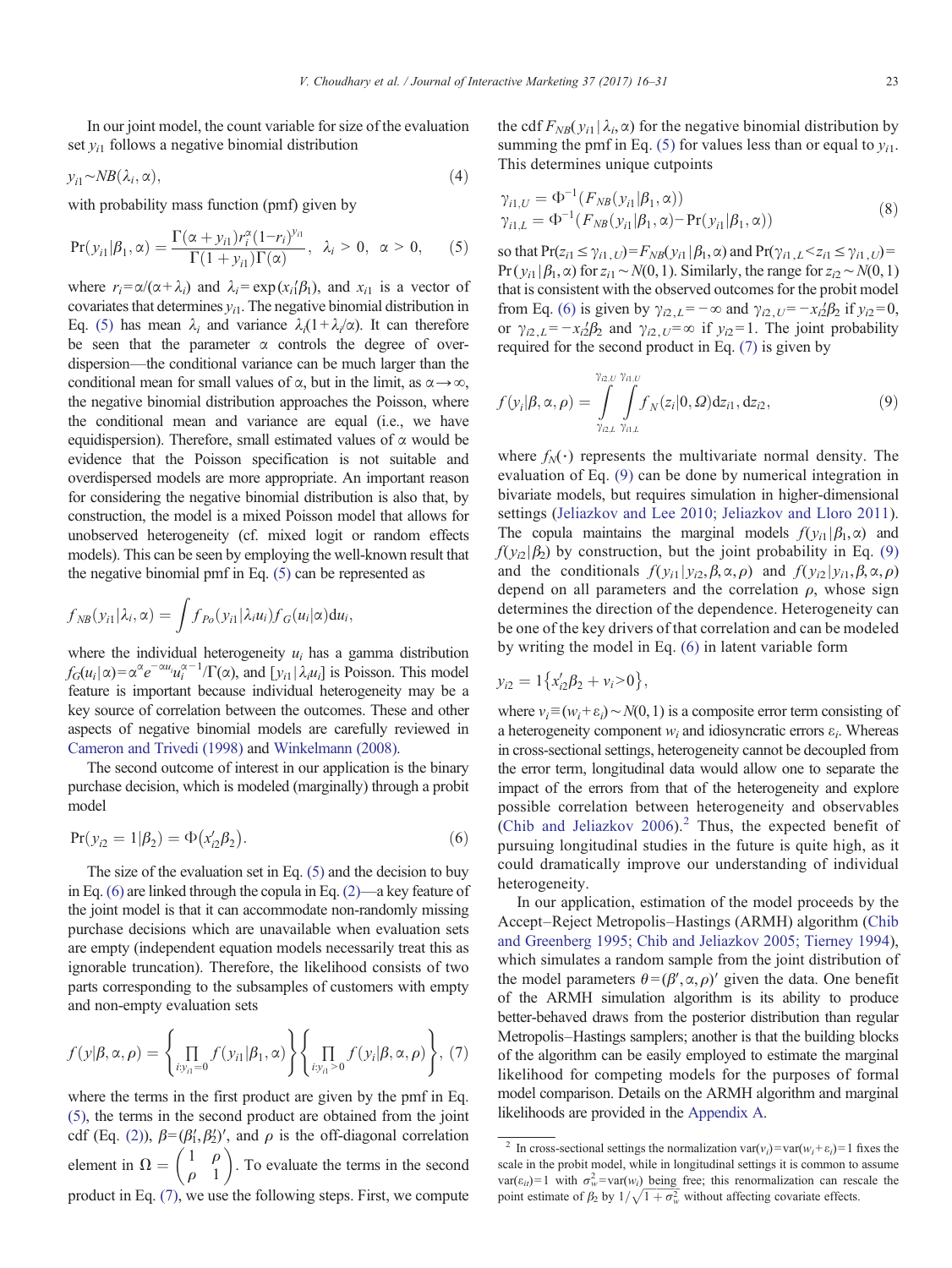Before moving to a discussion of our data set, we compare our approach to the work of [Ghose, Ipeirotis, and Li \(2014\)](#page-14-0), who build a hierarchical Bayesian model for a setting similar to ours. Specifically, in their approach the individual equations contain unobserved latent factors (modeled in a higher level of the modeling hierarchy) that induce co-variation among the observables. While the two approaches provide alternative ways of constructing a joint model for the data, it is also important to recognize the existence of important complementarities. For instance, a copula can be easily inserted as a component in a larger hierarchical model and, conversely, hierarchical models can also be combined through copulas, offering important synergies that can be exploited in suitable settings. Nevertheless, in our particular context the copula modeling approach was chosen for the following reasons. First, it provides an appealing parsimonious strategy for directly combining the marginal distributions into a joint model that simplifies both modeling and estimation (based on a single-block MCMC algorithm). Second, despite its relative parsimony, the correlation structures captured by the copula model are quite flexible and attain the Frèchet bounds (see, e.g., [Trivedi and](#page-15-0) [Zimmer 2005\)](#page-15-0). Third, in working with cross-sectional data (our unit of analysis is a customer visit as opposed to a longitudinal set of weekly hotel observations as in [Ghose, Ipeirotis, and Li 2014](#page-14-0)), latent effects at the individual level would not be identified as they enter the modeling hierarchy through a single observation, making a copula approach preferable; nonetheless, our results can be used to provide real-data evidence on several aspects of the randomized experiments performed by [Ghose, Ipeirotis, and Li](#page-14-0) [\(2014\)](#page-14-0) to describe consumer behavior and product search engine revenues. Finally, by its very nature, a copula permits the user to retain the marginal distributions of the individual variables  $y_{ij}$ , which is rarely the case in non-Gaussian hierarchical models where integration over the latent variables in the hierarchy may make the marginal distributions intractable and difficult to summarize.

# Data

The data set for our study is from a leading travel search engine and was obtained as part of a data grant from the Wharton Customer Analytics Initiative (WCAI). The data set includes observations on customers from all over the world who visited the travel search engine website during a two-week window, October 1–14, 2009, and sought hotels in the city of Budapest, Hungary, with check-in dates ranging from October 1, 2009, to November 1, 2010. The records for each customer included referral site (if they arrived from another search engine or partner site), any filtering or sorting employed, the set of hotels the search engine displayed, the subset of hotels the customer clicked on to evaluate in greater detail, and the hotel booked, if any. We extracted the records and other metadata from each user's last visit within the two-week study window, which we call the focal visit, and summarized previous activity in additional data fields. Moreover, we employed clickstream data parsed from server logs from January to October 2009 to get a broader picture of each customer's visit and purchase history prior to the two-week

study window, and removed observations with missing or spurious data. $3$  The resulting data set comprises  $3,182$  customer focal visits; for each focal visit, we keep track of the full list of hotels shown, evaluated, and purchased. We also include the frequency of prior visits for hotel and non-hotel searches and purchases, which serve as proxies for involvement and search cost.

Each page of results shown by the travel website listed up to 25 hotels, with fewer hotels displayed when the customer provided filtering criteria, or when there were simply not enough available hotels for the requested date or location. Both clicks and purchases are infrequent. A total of 69,349 options were listed, of which 2,372 were clicked on—58.4% of customers (1,858 out of 3,182) did not click any hotel, 26.2% (835) clicked on only one, 7.8% (249) clicked on two, 5.3% (168) clicked on three or four, and 2.3% (72) clicked on 5 or more options. Most  $(63,345)$  of  $69,349 =$ 91.3%) of the hotel listings were on the first page (listings ranked 1 through 25), indicating that few customers bothered to look past the first page of results, even though a small number of bargain-seekers continued to look through as many as 3 pages. Of the 3,182 customers, 121 made a booking, generating customer, click, and listing conversion rates of 3.8%, 5.1%, and 0.17%, respectively.

Several optional filtering criteria could be employed to reduce the number of hotels presented—555 (17.4%) of customers used such filtering criteria, while 384 customers (12.1%) sorted the search results (e.g., by price, star rating, user rating, hotel name, city name, or distance to a landmark) to help organize and view their results. In addition, of the 3,182 customers, 302 (9.5%) requested more than one room, 182 (5.7%) were in a group of  $3+$ adults, and 157 (4.9%) were traveling with children. The most commonly sought trip durations were 3 nights (29.5%), followed by 2 nights (24.9%), 4 nights (17.9%), 1 night (12.6%), 5 nights (6.4%), 7 nights (3.4%), and 6 nights (2.2%). Only 100 customers  $(3.1\%)$  were interested in booking  $8 +$  nights.

We used several metrics to evaluate the quality of the sets of hotels that the product search engine displayed and those that the customer clicked on to define the evaluation set. There are five dimensions of quality: (i) the star rating provided by the travel website (henceforth, "site rating"), (ii) the user rating produced by customers who wrote reviews, (iii) the number of reviews written by customers (henceforth, "user rating count"), (iv) the geographic proximity of the hotel to the most desirable areas in the city (henceforth, "distance to best areas"), and (v) whether the hotel belongs to a well-known brand. Site ratings and user ratings are measured from 1 to 5, the brand flag is a binary indicator variable, and we measure geographic proximity in meters to the nearest highly desirable area. We identified such areas in consultation with graduate students from Budapest, used Google Earth to plot the identified regions, and computed the shortest Euclidean distances to the identified regions using the longitude and latitude coordinates of each hotel. [Table 1](#page-5-0) lists the full set of variables in our data set, along

<sup>&</sup>lt;sup>3</sup> We eliminated a small set of observations attributable to non-human activity that exhibited excessive and abnormal numbers of searches, likely due to automated scripts ("robots").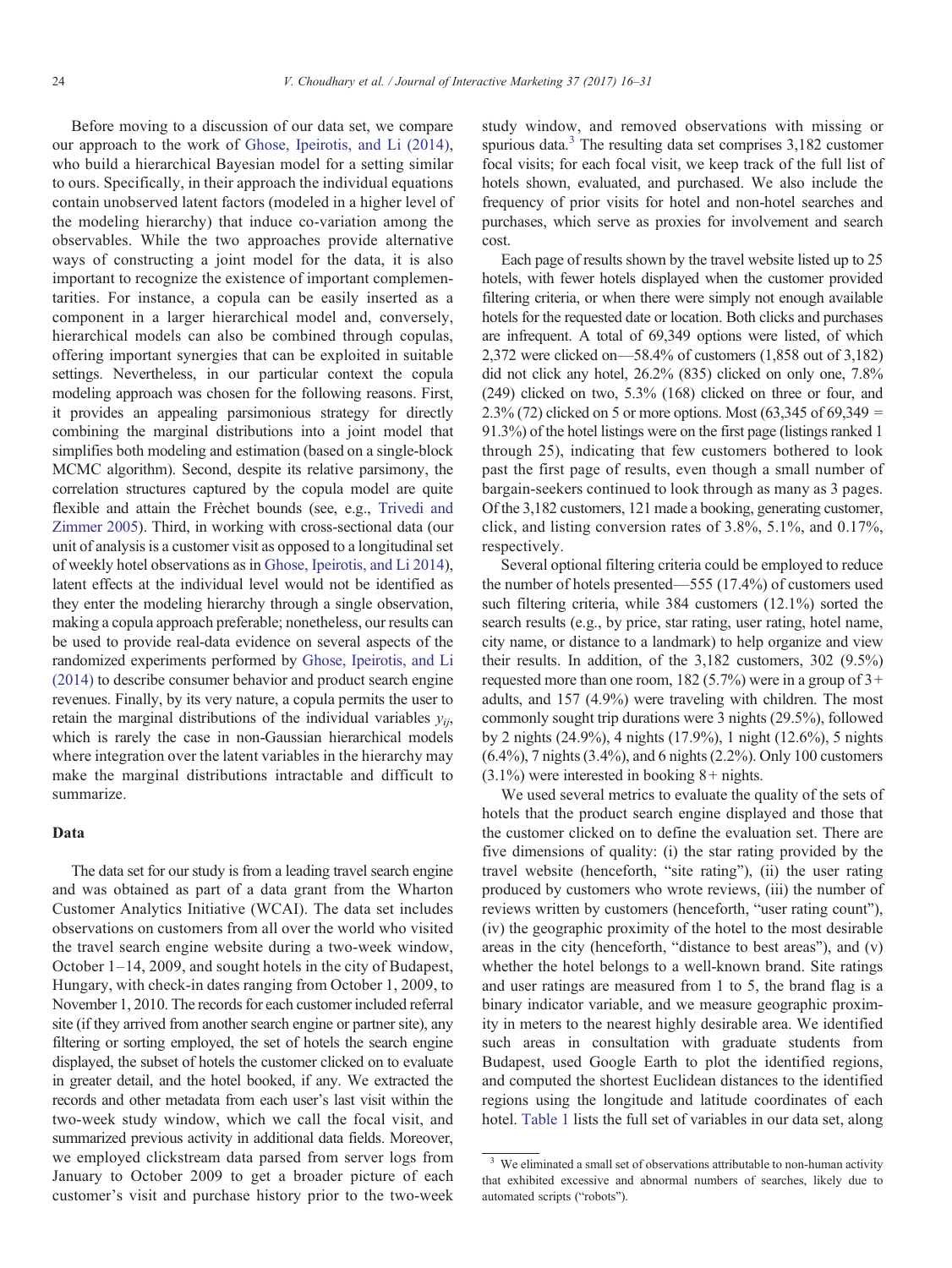with their detailed descriptions. In the estimation, all variables except categorical variables were stabilized by the transformation  $ln(1+x)$ , which is similar to the usual logarithmic transformation but with the benefit that it retains the sign of the original variable and works even when  $x=0$ .

### Results

We perform statistical inference by tackling both model and parameter uncertainty. In particular, we examine model uncertainty due to variable selection (i.e., which variables ought to be in the model) and specification uncertainty (independent versus copula model, endogeneity, etc.). This is followed by a careful assessment of the parameter estimates from the best model.

To address variable selection, we estimate five model variants, labeled M1–M5, that allow us to consider alternative measures of previous search and hotel quality, in addition to allowing us to build parsimonious models and avoid problems with collinearity.<sup>4</sup> Each model variant has two components, corresponding to the two dependent variables. The ESS component has four groups of independent variables pertaining to the antecedent categories discussed earlier (see [Fig. 1](#page-4-0)), in addition to price and quality controls for ESS. The purchase component includes controls that measure the average price and quality of the evaluation set. In the copula model, ESS and purchase probability are linked through the copula correlation parameter  $\rho$ . The results for specifications M1–M5 are presented in [Table 2](#page-10-0).

M1 includes the sets of variables noted above. M2 adds three covariates relevant to past experience to investigate whether proxies for involvement and search cost could influence ESS. [Table 2](#page-10-0) reveals that the addition of these variables lowers the marginal likelihood of M2 relative to M1, suggesting that the data does not support the presence of these variables in the model. M3 through M5 include different sets of quality-based controls for ESS and purchase. While M1 and M2 include quality controls provided by the search engine (site rating), M3 includes qualitybased controls generated by users (user rating and the number of user ratings), as well as the distance to desirable areas. M4 includes the distance to these areas and an indicator for brand-name hotel. M5 considers the user generated ratings only. Before we delve into a detailed discussion of our empirical results, we mention that in all models, the overdispersion parameter  $ln(\alpha)$ is close to 0 indicating that  $\alpha$  is close to 1, confirming that the negative binomial model is a more appropriate choice than a Poisson model.

We begin by discussing M1 because it has the best marginal likelihood. First, we describe the drivers of ESS. Regarding *past* experience, the number of product category (hotel) searches in the past 3 months is found to be positively associated with ESS during the focal search, whereas the number of products (hotels) evaluated (i.e., clicked on) in the two-week study period prior to the focal visit is not associated with ESS. Concerning the use of search tools, we find that when customers filter their search results, evaluation sets are smaller; in contrast, when customers sort their search results, evaluation sets are larger. We also find that customers who either used a search engine or a partner website immediately prior to arriving at the travel search engine have larger evaluation sets. For search results, we find that the volume of search results (# of options that match the customer's query) is negatively associated with ESS, while the volume of search results on pages browsed (# of options on pages actually seen) is positively associated with ESS (# of options clicked to examine more closely). Customer characteristics related to the usage magnitude (# of adults, # of children, and # of rooms requested) are found to increase ESS, while the length of stay (number of nights) is not found to significantly affect ESS. Moreover, time to consumption (the number of days prior to the trip's first night) is not associated with ESS. Finally, for *hotel-based search result controls*, we find that the greater the average price of the hotels in this customer's search results, the smaller the ESS, while average site rating quality does not significantly impact ESS.

Now, we discuss the results of the purchase probability equation. For the association between ESS and purchase *probability*, we find that the copula correlation parameter  $\rho$  is negative and statistically different from zero, indicating that a larger ESS is associated with lower purchase probability. Regarding ESS hotel-based controls, we find a significant negative association between average star rating of the hotels in a customer's ESS and purchase probability, but do not find a significant relationship for the average price of the hotels in a customer's ESS.

As noted earlier, the formal model comparison between M1 and M2 demonstrates that the inclusion of additional controls for past experience is not warranted in the ESS model. Similarly, comparisons between M1 and M3–M5 imply that additional user-generated and data-based controls of hotel quality do not contribute to explaining ESS and purchases beyond the search engine quality controls employed in M1, while the results of the original price and site rating quality control in both stages are consistent with whichever other controls are included in the different variations of the models. This is of particular interest because the price and quality covariates in the second equation of M1 are highly correlated; however, the fact that models M1–M5 include different sets of covariates in the second equation, several of which do not include the price and site rating simultaneously, helps alleviate concerns about the impact of collinearity, because M1 is still preferred despite the correlation.

It is also important to emphasize, however, that our conclusions are robust not only because of the large log-marginal likelihood differences between M1 and M2–M5, but also because the parameter estimates in [Table 2](#page-10-0) support similar conclusions about the underlying theoretical expectations as those supported by M1. In other words, although the data support M1 overwhelmingly, the other models we have examined do not violate our main conclusions.

<sup>4</sup> Our Web Appendix presents pairwise correlations for the variables. Apart from the alternative hotel quality and previous search variables (which are employed in separate models), 163 of the 169 correlations (96%) are less than 0.4, and variance inflation factor scores are well below 6, raising no red flags for estimation [\(Hair et al.](#page-14-0) [2010\)](#page-14-0).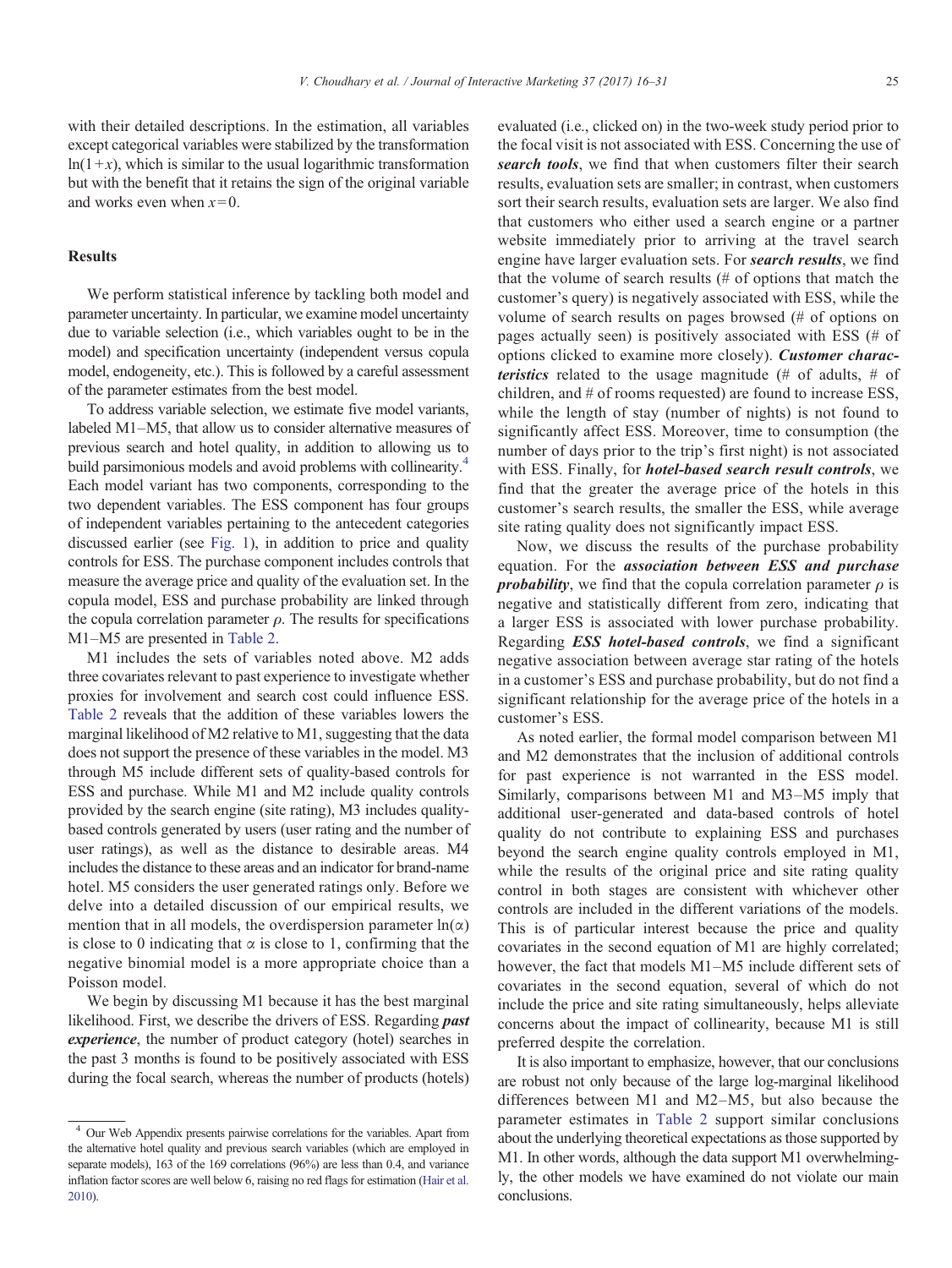# <span id="page-10-0"></span>Table 2

Estimation results.

|                                                             | M1                       |                          | M <sub>2</sub>           |                          | M3                       |                          | M4                       |                          | M5                       |                          |
|-------------------------------------------------------------|--------------------------|--------------------------|--------------------------|--------------------------|--------------------------|--------------------------|--------------------------|--------------------------|--------------------------|--------------------------|
|                                                             | Mean                     | <b>SD</b>                | Mean                     | <b>SD</b>                | Mean                     | <b>SD</b>                | Mean                     | <b>SD</b>                | Mean                     | <b>SD</b>                |
| Component 1-Evaluation set size                             |                          |                          |                          |                          |                          |                          |                          |                          |                          |                          |
| Intercept                                                   | $-0.94$                  | 1.02                     | $-0.91$                  | 1.01                     | $-0.19$                  | 1.10                     | 0.47                     | 0.65                     | $-0.24$                  | 1.04                     |
| Experience with site                                        |                          |                          |                          |                          |                          |                          |                          |                          |                          |                          |
| Number of hotel searches <sup>a</sup>                       | 0.03                     | 0.02                     | 0.03                     | 0.02                     | 0.03                     | 0.02                     | 0.03                     | 0.02                     | 0.03                     | 0.02                     |
| Number of non-hotel searches <sup>a</sup>                   |                          | $\overline{\phantom{0}}$ | 0.00                     | 0.02                     | $\overline{\phantom{0}}$ | $\overline{\phantom{0}}$ | $\overline{\phantom{0}}$ | $\qquad \qquad -$        | $\overline{\phantom{0}}$ | $\qquad \qquad -$        |
| Number of hotel purchases <sup>a</sup>                      | $\overline{\phantom{0}}$ | $\qquad \qquad -$        | $-0.10$                  | 0.13                     | $\overline{\phantom{0}}$ | $\overline{\phantom{0}}$ | $\qquad \qquad -$        | $\overline{\phantom{a}}$ | $\overline{\phantom{0}}$ | $\overline{\phantom{0}}$ |
| Number of non-hotel purchases <sup>a</sup>                  | $\overline{\phantom{0}}$ | $\overline{\phantom{0}}$ | 0.12                     | 0.10                     | $\overline{\phantom{0}}$ | $\overline{\phantom{0}}$ | ÷                        | $\overline{\phantom{0}}$ | ÷                        | $\overline{\phantom{0}}$ |
| Previous clicks <sup>b</sup>                                | 0.11                     | 0.06                     | 0.11                     | 0.06                     | 0.11                     | 0.06                     | 0.11                     | 0.06                     | 0.11                     | 0.06                     |
| Use of search tools                                         |                          |                          |                          |                          |                          |                          |                          |                          |                          |                          |
| Filter (binary)                                             | $-0.62$                  | 0.16                     | $-0.63$                  | 0.16                     | $-0.68$                  | 0.16                     | $-0.70$                  | 0.16                     | $-0.66$                  | 0.15                     |
| Sort (binary)                                               | 0.34                     | 0.09                     | 0.34                     | 0.09                     | 0.33                     | 0.09                     | 0.35                     | 0.09                     | 0.33                     | 0.09                     |
| Search engine (binary)                                      | 0.32                     | 0.08                     | 0.33                     | 0.08                     | 0.32                     | 0.08                     | 0.32                     | 0.09                     | 0.32                     | 0.08                     |
| Partner site (binary)                                       | 0.28                     | 0.08                     | 0.28                     | 0.08                     | 0.27                     | 0.08                     | 0.28                     | 0.08                     | 0.28                     | 0.08                     |
| Search results                                              |                          |                          |                          |                          |                          |                          |                          |                          |                          |                          |
| Total volume                                                | $-0.24$                  | 0.04                     | $-0.24$                  | 0.05                     | $-0.26$                  | 0.04                     | $-0.25$                  | 0.04                     | $-0.26$                  | 0.04                     |
| Volume on pages browsed                                     | 0.22                     | 0.11                     | 0.23                     | 0.11                     | 0.24                     | 0.11                     | 0.22                     | 0.11                     | 0.23                     | 0.10                     |
| Customer characteristics                                    |                          |                          |                          |                          |                          |                          |                          |                          |                          |                          |
| Nights Stay                                                 | 0.04                     | 0.08                     | 0.04                     | 0.08                     | 0.05                     | 0.08                     | 0.05                     | 0.08                     | 0.05                     | 0.08                     |
| Room count                                                  | 0.43                     | 0.16                     | 0.42                     | 0.16                     | 0.43                     | 0.15                     | 0.41                     | 0.16                     | 0.43                     | 0.15                     |
| Adult count                                                 | 0.30                     | 0.15                     | 0.30                     | 0.15                     | 0.27                     | 0.14                     | 0.30                     | 0.14                     | 0.27                     | 0.15                     |
| Child count                                                 | 0.53                     | 0.14                     | 0.54                     | 0.14                     | 0.49                     | 0.15                     | 0.52                     | 0.14                     | 0.48                     | 0.14                     |
| Days away from check-in                                     | $-0.03$                  | 0.02                     | $-0.03$                  | 0.02                     | $-0.02$                  | 0.02                     | $-0.02$                  | 0.02                     | $-0.03$                  | 0.02                     |
| Controls                                                    |                          |                          |                          |                          |                          |                          |                          |                          |                          |                          |
| Price <sup>c</sup>                                          | $-0.35$                  | 0.14                     | $-0.34$                  | 0.14                     | $-0.23$                  | 0.12                     | $-0.28$                  | 0.11                     | $-0.23$                  | 0.11                     |
| Site rating <sup>c</sup>                                    | 0.47                     | 0.33                     | 0.46                     | 0.33                     | $\overline{\phantom{0}}$ | $\overline{\phantom{0}}$ | $\qquad \qquad -$        | $\overline{\phantom{a}}$ | $\overline{\phantom{0}}$ | $\overline{\phantom{0}}$ |
| User rating <sup>c</sup>                                    | $\overline{a}$           | $\overline{\phantom{0}}$ | $\overline{\phantom{0}}$ | $\overline{\phantom{0}}$ | 0.40                     | 0.72                     | $\qquad \qquad -$        | $\qquad \qquad -$        | 0.42                     | 0.69                     |
| User rating count <sup>c</sup>                              | $\overline{\phantom{0}}$ | $\overline{\phantom{0}}$ | $\overline{\phantom{0}}$ | $\overline{\phantom{0}}$ | $-0.04$                  | 0.06                     | $\overline{\phantom{0}}$ | $-$                      | $-0.04$                  | 0.06                     |
| Distance to best areas <sup>c</sup>                         | $\overline{\phantom{0}}$ | $\overline{\phantom{0}}$ | 0.00                     | 0.03                     | 0.00                     | 0.03                     | 0.00                     | 0.03                     | $\overline{\phantom{0}}$ | $\overline{\phantom{0}}$ |
| Branded hotel (binary) <sup>c</sup>                         | L.                       | $\overline{\phantom{0}}$ | $\equiv$                 | $\equiv$                 | $\overline{\phantom{0}}$ | $\overline{\phantom{0}}$ | 0.22                     | 0.15                     | $\overline{\phantom{0}}$ | $\overline{a}$           |
| Component 2-Purchase                                        |                          |                          |                          |                          |                          |                          |                          |                          |                          |                          |
| Intercept                                                   | 0.93                     | 1.01                     | 1.20                     | 1.04                     | $-1.06$                  | 0.99                     | $-0.74$                  | 0.51                     | $-1.22$                  | 0.97                     |
| Controls                                                    |                          |                          |                          |                          |                          |                          |                          |                          |                          |                          |
| Price <sup>d</sup>                                          | 0.26                     | 0.15                     | 0.21                     | 0.15                     | $-0.10$                  | 0.12                     | $-0.01$                  | 0.11                     | $-0.05$                  | 0.12                     |
| Site rating <sup>d</sup>                                    | $-0.83$                  | 0.37                     | $-0.80$                  | 0.37                     | $\overline{\phantom{0}}$ | $\overline{\phantom{0}}$ | $\qquad \qquad -$        | $\overline{\phantom{0}}$ | $\overline{\phantom{0}}$ |                          |
| User rating <sup>d</sup>                                    | $\overline{\phantom{0}}$ | $\overline{\phantom{0}}$ | $\overline{\phantom{0}}$ | $\overline{\phantom{0}}$ | 0.26                     | 0.68                     | $\qquad \qquad -$        | $\qquad \qquad -$        | 0.12                     | 0.67                     |
| User rating count <sup>d</sup>                              | $\overline{\phantom{0}}$ | $\overline{\phantom{0}}$ | $\overline{\phantom{0}}$ | $\equiv$                 | 0.08                     | 0.05                     | $\equiv$                 | $\overline{\phantom{0}}$ | 0.09                     | 0.05                     |
| Distance to best areas <sup>d</sup>                         | $\qquad \qquad -$        | $\qquad \qquad -$        | $-0.04$                  | 0.02                     | $-0.04$                  | 0.02                     | $-0.04$                  | 0.02                     | $\qquad \qquad -$        | $\overline{\phantom{0}}$ |
| Branded hotel (binary) <sup>d</sup>                         |                          | $\overline{\phantom{0}}$ | $\equiv$                 | $\equiv$                 | $\overline{\phantom{0}}$ | $\equiv$                 | $-0.09$                  | 0.11                     | $\overline{\phantom{0}}$ | $\overline{a}$           |
| Model parameters                                            |                          |                          |                          |                          |                          |                          |                          |                          |                          |                          |
| Copula correlation $\rho$ : relationship b/n ESS & purchase | $-0.35$                  | 0.09                     | $-0.31$                  | 0.10                     | $-0.27$                  | 0.10                     | $-0.27$                  | 0.10                     | $-0.32$                  | 0.09                     |
| $ln(\alpha)$ : negative binomial dispersion parameter       | $-0.14$                  | 0.07                     | $-0.14$                  | 0.07                     | $-0.14$                  | 0.07                     | $-0.14$                  | 0.07                     | $-0.14$                  | 0.07                     |
| Model fit statistics                                        |                          |                          |                          |                          |                          |                          |                          |                          |                          |                          |
| Log marginal likelihood                                     | $-4186.90$               |                          | $-4208.19$               |                          | $-4205.20$               |                          | $-4199.92$               |                          | $-4196.90$               |                          |
| Numerical standard error                                    | 0.017                    |                          | 0.034                    |                          | 0.021                    |                          | 0.020                    |                          | 0.020                    |                          |

Bold parameter estimates indicate that the 95% highest posterior density region did not include 0.

<sup>a</sup> From the three months immediately preceding the focal search.<br><sup>b</sup> Prior to the focal search but during the two-week study period of Oct 1–Oct 14, 2009.<br><sup>c</sup> These quality metrics are averaged over all hotels in the sea

 $d$  These quality metrics are averaged over all hotels in the evaluation set.

# Additional Models

The model comparisons and parameter estimates in Table 2 provide empirical evidence on many of the theoretical considerations that motivate our analysis by helping to gauge the practical relevance of alternative sets of covariates. To supplement our investigation, we now present additional analysis aimed at validating key modeling features of our empirical approach. In [Table 3](#page-11-0), we report the log marginal likelihood fit statistics and numerical standard errors of the additional models.

### Independent Equations Model

One main reason for employing a copula is that it allows for correlation between the outcome variables. While it can be seen in Table 2 that estimates of the correlation parameter  $\rho$  differ from zero across models M1–M5, we also conducted formal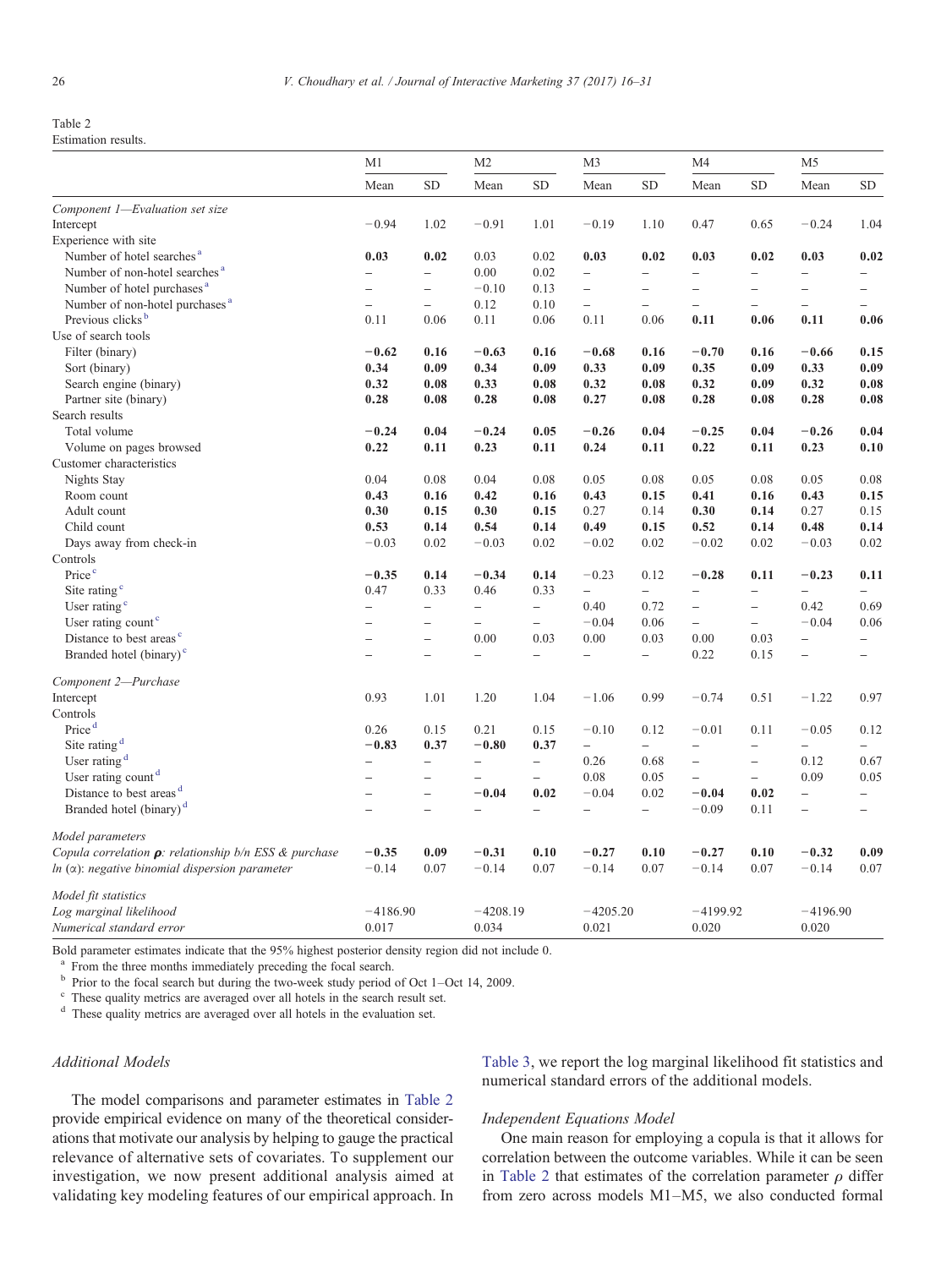<span id="page-11-0"></span>Table 3 Additional model comparisons for versions of M1.

| Model                                                 | Log marginal likelihood (NSE) |
|-------------------------------------------------------|-------------------------------|
| Copula (M1, $\rho \neq 0$ )                           | $-4186.90(0.017)$             |
| Independent equations (M1, $\rho=0$ )                 | $-4198.44(0.05)$              |
| Conditional model (copula, $\rho \neq 0$ )            | $-4189.50(0.097)$             |
| Conditional model (indep. eqs. $\rho = 0$ )           | $-4196.44(0.05)$              |
| Copula model with fitted regressors ( $\rho \neq 0$ ) | $-4186.14(3.137)$             |

marginal likelihood comparisons between the copula specification and its independent equation counterpart (the copula model reduces to a set of two independent equations when  $\rho = 0$ ). Table 3 shows that when  $\rho$  in M1 is restricted to 0, the log marginal likelihood drops by 11.54, providing strong evidence in favor of joint modeling.<sup>5</sup> Not only does this imply that the outcomes may be jointly determined, hinge on common unobserved factors, or be correlated because of individual heterogeneity, but that incidental truncation is indeed a central feature in this context that must be properly accommodated (recall that  $y_{i1}$  determines if  $y_{i2}$ is observed). In contrast, the independent equation model necessarily implies non-informative (ignorable) missingness.

### Conditional Model

Next, we estimated another version of M1 where the count ESS variable  $y_{i1}$  enters the purchase equation for  $y_{i2}$  as an additional covariate (beyond determining whether  $y_{i2}$  is observed). The conditional model had a slightly lower (by 2.6 on the natural log scale) marginal likelihood than our baseline model, and although it can be criticized on theoretical grounds,<sup>6</sup> it nonetheless supported one of our main conclusions that a larger evaluation set relates to lower probability of purchase. In particular, the coefficient on  $y_{i1}$ in the  $y_{i2}$  equation was −0.235 with a standard deviation of 0.09, indicating a negative association between ESS and purchase likelihood. Interestingly, the conditional model also provided evidence in favor of joint modeling—Table 3 shows that restricting  $\rho$  to equal 0 reduces the log marginal likelihood of the conditional model by 6.94 (from −4189.5 when  $\rho \neq 0$  to  $-4196.44$  when  $\rho = 0$ ).

### Endogenous Clicked Price and Quality (Fitted Regressors) Model

Finally, we sought to address potential concerns about endogeneity of the price and quality hotel-based control variables in the second equation. This was done by modifying our baseline model, M1, so that the covariates in the second equation were replaced, similarly to the second stage of two-stage estimators, by their fitted values from a regression on consumer and search characteristics. The instruments included average user rating, average count of user ratings, average proportion of brand-name hotels, and average proximity to good locations, all of which were computed for clicked hotels. The modeling produced comparable parameter and marginal likelihood estimates with the latter being slightly higher than, yet statistically indistinguishable from, that of M1. However, inclusion of the fitted regressors reduced covariate variability and led to considerable deterioration of the likelihood surface. In turn, that adversely affected parameter identification, mixing and convergence of the estimation algorithm, and the stability of the marginal likelihood estimate, as can be seen by its abnormally high NSE. Therefore, on balance, the copula model with fitted regressors was unsuitable for our application and we are hesitant to advocate it over the simpler and better-behaved model M1, even though the modeling could be promising in other similar contexts.

### Interpretation of Key Results

A striking and robust result is that the evaluation set size (ESS) is negatively associated with purchase. This finding is consistent with the notion that consumers further along in the purchase funnel, and who are closer to making a purchase decision, tend to evaluate fewer options. Our four categories of ESS antecedents yield some nuanced observations. First, consider the role of past experience. We have observed that greater past experience in the product category at the site is connected to customers evaluating a larger set of options, which is consistent with such customers having lower search costs due to their familiarity with the site and their ability to make quicker and finer comparisons of product attributes.

Second, consider the role of search tools. We find that visitors arriving at the product search engine from outside referral sites (search engines and partner sites) tend to evaluate more options. A potential explanation is that customers who arrive from such sites are, at minimum, in search mode, if not having already conducted search and developed domain knowledge leading to lower search costs, making it easier to evaluate more options. We also find that customers who sort tend to have larger ESS, while customers who filter tend to have smaller ESS. Therefore, the act of sorting or filtering may indicate how far along customers are in their search process. Also, customers that use the sorting tool may have high relative and/or individual brand uncertainty, and may thus be more likely to evaluate many options and be less likely to purchase. The reverse is true for customers who filter.

Third, consider the role of the search results. Interestingly, we find that the volume of search results (# of options that match the customer's search query) is negatively associated with ESS (and thus positively associated with purchase). On the other hand, a related metric exhibits the opposite association, with the volume of search results on pages browsed (# of options on pages actually seen) being positively associated with ESS (and thus negatively associated with purchase). This latter relationship can be explained by MRT, since browsing more options on more pages is an indication of high search activity, which is consistent with low search costs, high involvement, and high relative and individual brand uncertainty—all reasons to expect high ESS. However, the former relationship may have a behavioral explanation: if the product search engine returns more results, the customer may believe that the search engine has done a better job at finding good options. The customer is

Similarly, when  $\rho$  was restricted to 0 in M2–M5, the log marginal likelihoods of the restricted (independent equations) models were lower by at least 10 than those of the corresponding copula models.

This model assumes not only that  $y_{i1}$  and  $y_{i2}$  are jointly determined, but implies a direction of causality from  $y_{i1}$  to  $y_{i2}$ . However, in theory, the opposite is also possible, e.g., customers who know they must make a purchase may decide to adjust their search effort and evaluate a different number of alternatives (ESS).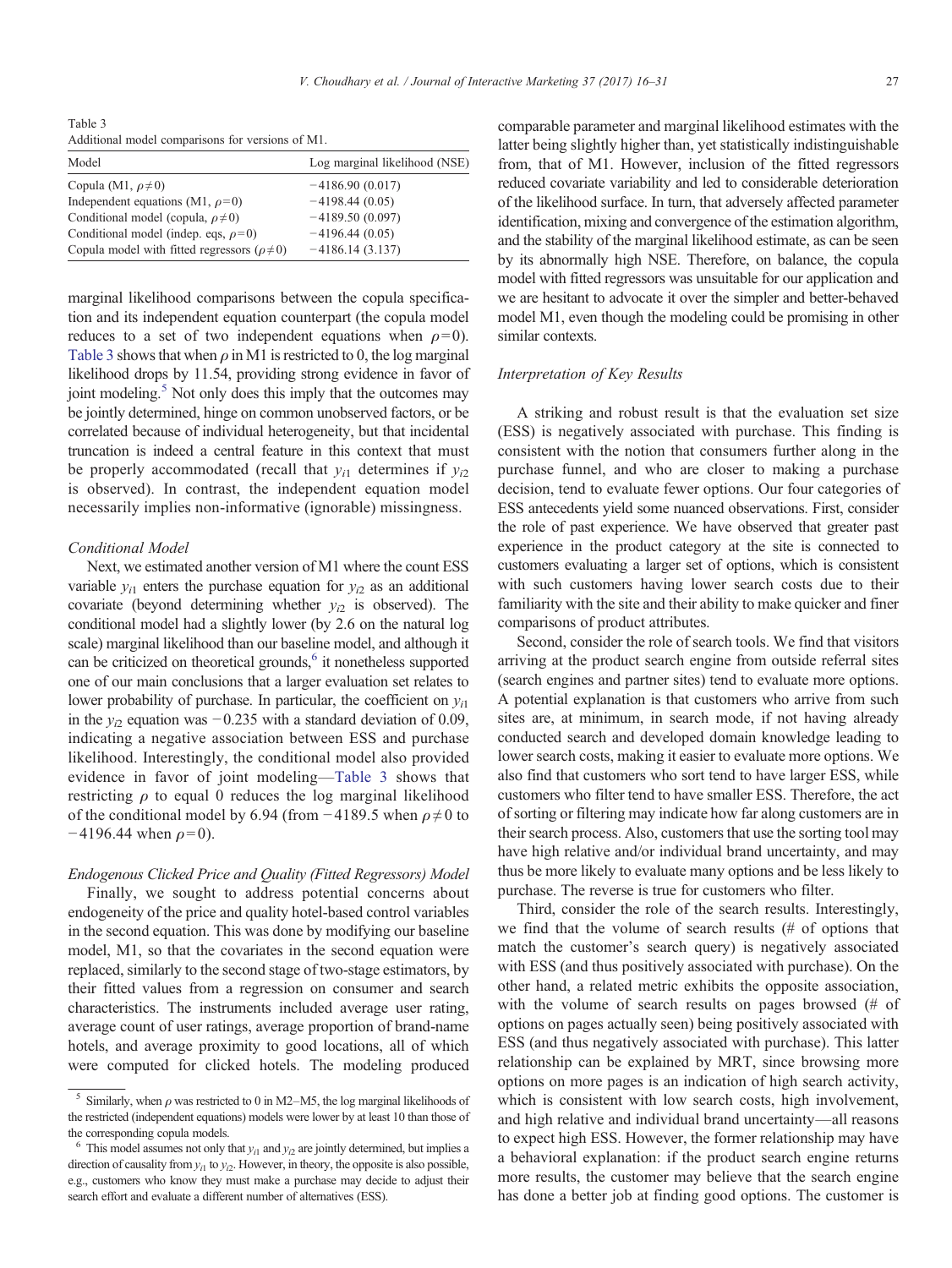then content to scrutinize fewer options, hence lower ESS, when the volume of search results is high. We conclude that it may be prudent to organize search results into many pages that have a few options on each page. This would create the feeling that the product search engine provides value by offering many choices, yet at the same time would limit the number of results per page to avoid overwhelming customers, with the intent to keep information processing costs low, ESS small, and purchase probability high.

Fourth, consider the role of customer characteristics. Consistent with MRT, we have shown that the variables room count, adult count, and child count, which capture the magnitude of the potential purchase and are thus akin to measuring involvement, are associated with larger evaluation sets. However, we did not observe a significant relationship between time to consumption, as measured by days until check-in, and ESS. This may, in part, be due to an inability to distinguish time-constrained patrons whose demand may be inelastic from last-minute bargain hunters who may be quite flexible and need not necessarily commit to one option or another. Developing marketing tools for segmenting this part of the market may well prove very profitable. We also note that some customer characteristics can proxy for others not available in our data (e.g., child count could be used to classify business vs. leisure travelers), which can help control for unobserved heterogeneity.

Finally, consistently across the variations of our models, we find that the lower the average hotel quality ratings in the ESS, the greater the purchase likelihood of consumers even while controlling for the average price of the hotels in ESS. One reason for why this may occur is that consumers on this product intermediary's website are more interested in lower quality alternatives, and for lower quality alternatives, price may be unimportant or have less variance, meaning it is less important to consumers' purchase decisions. In addition for our empirical sample, perhaps consumers who are more willing to purchase higher quality alternatives are less likely to purchase on the product intermediary's website but instead purchase the higher quality alternative hotel directly on its own website or reservation system, which causes conversion issues for product intermediaries. Interestingly, we also find that the average price of hotels in the ESS does not appear to impact purchase decisions for our sample, but do find that the average price of all hotels listed in the search results does influence ESS. Consequently, it appears that price plays an initial screening type role in the first-stage of decision making which influences ESS, but then has less impact in the second-stage of decision making stage once hotels are within the ESS and the consumer must decide whether to purchase a hotel.

### **Conclusions**

This paper has developed a conceptual framework linking four categories of antecedents to ESS and purchase by integrating elements of search cost, information, two-stage, context effects, and consumer behavior theories. We use MRT's concepts of relative brand uncertainty, individual brand uncertainty, involvement, and search cost to integrate the relevant economic and behavioral search theories and study the joint determination of ESS and purchase. Our methodology rests on formal model comparisons and the examination of parameter estimates to determine the empirical relevance of alternative sets of covariates and modeling assumptions. Our baseline model addresses key features of the data by combining a profligate model for the number of evaluated products with a parsimonious model of purchase in a joint copula model.

An interesting result we find is that smaller ESS corresponds to higher purchase likelihood. This result is consistent with observing customers that are at different stages of the purchase cycle, with those that are earlier in their search (or novices) constructing a larger ESS and being less likely to buy as compared to those that are later in their search (or experts) who construct a smaller ESS and are more likely to buy. Further, we find that some elements of search behavior (use of sorting tools and larger size of purchase) are associated with larger ESS, while other types of search behavior (the use of filtering tools) is associated with a smaller ESS—and therefore higher probability of purchase.

Managerially, we conclude that consumers' search behavior on the website is predictive of ESS and purchase propensity, which can be fruitfully leveraged by the website. A well-designed search engine should provide both sorting and filtering capabilities, to cater to both early-stage and late-stage customers. However, since filtering is consistent with small ESS and correspondingly high purchase likelihood, it is prudent for a product search engine to design their webpage to encourage filtering and thus help customers finalize their purchase decisions. Moreover, rich filtering capabilities may also attract more late-stage customers who are looking for a quick way to complete a purchase.

The key objective of the website from a marketing perspective would be to accurately predict where the user is in her purchase funnel, and deploy tactics to move her down the funnel towards purchase. For example, the website could provide a dashboard that prominently displays the current evaluation set (i.e., the hotels clicked on by the consumer), including comparative tools that make it easy for the consumer to compare and contrast the evaluation set options along the dimensions that are important to her. The dashboard could also incorporate an "editor" that allows the consumer to easily add, substract or reorder options in the evaluation set. The editor could also determine and display "dominated alternatives"—i.e., options that are dominated by others in terms of price, quality and proximity to desired neighborhood—so the consumer can readily winnow the evaluation set, and move closer to identifying the best option to purchase. Along the same lines, the website could dynamically allocate customer support resources (such as instant messaging or video chat) or dynamically offer marketing incentives (such as discounts) to assist customers who are close to finalizing their purchase.

As with any study, there are limitations to what we can infer. First, it is possible that some searches result in purchases on the site subsequent to the time window we studied. Nevertheless, insofar as the results demonstrate support for our hypotheses in spite of this limitation, they can be viewed as conservative lower-bound estimates that would be strengthened had data on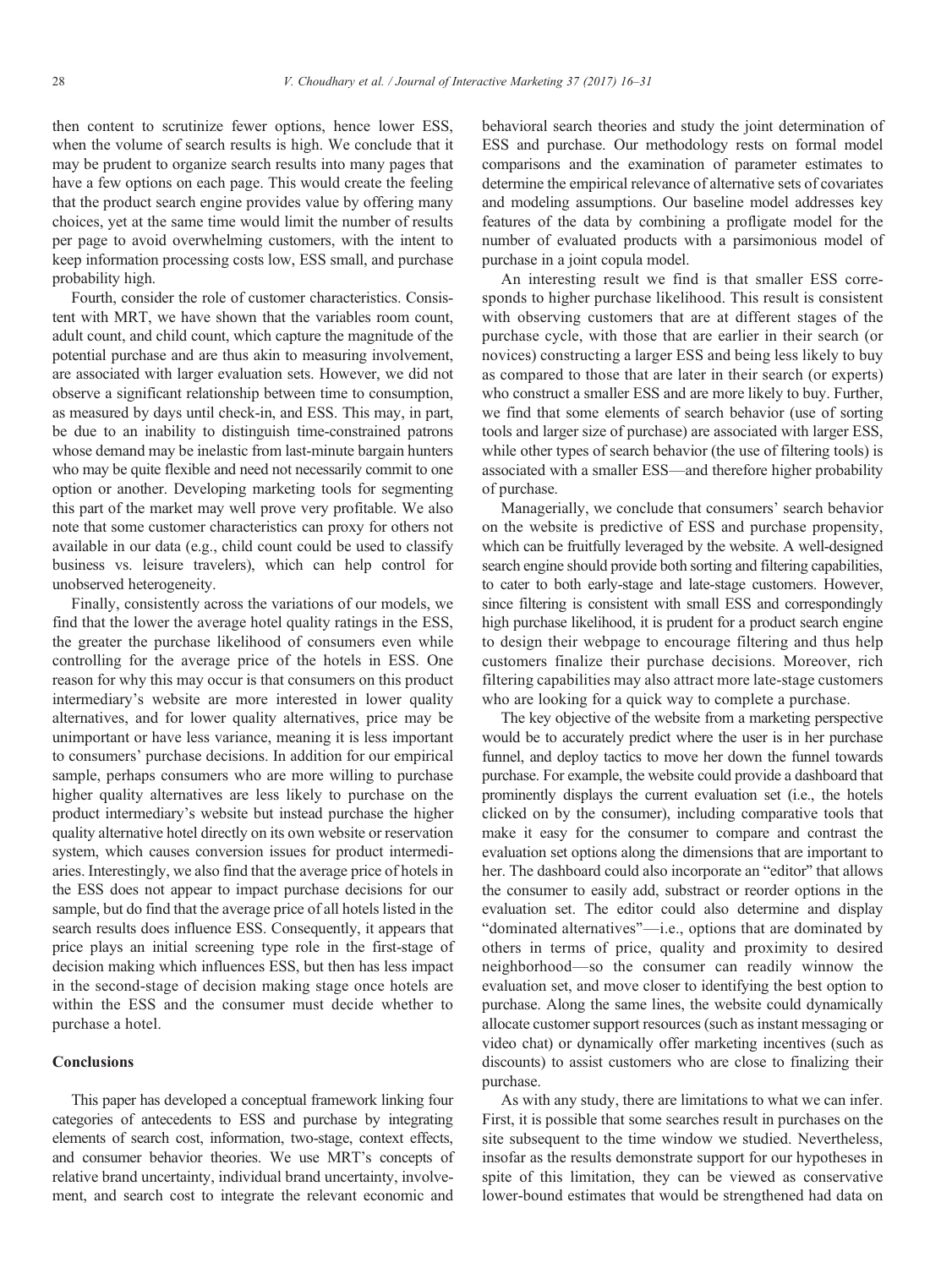<span id="page-13-0"></span>ultimate purchase been available. Second, it is possible some searches result in purchases at other travel sites during or after the time window for which we have data. While a similar argument can be made in this case as well, this limitation suggests the potential for future research based on consumer panel data collected over many travel sites and larger time windows, within the context of a joint model such as ours. Third, we note that our study employs observational data, rather than an experimental or quasi-experimental design. Therefore, even though our results and conclusions may be relevant for theory and practice, they should not be interpreted causally until causality has been verified. Fortunately, the setting of online product search engines allows for quick and inexpensive experimentation by management through which causality or lack thereof can be ascertained before our recommendations are put to practice. We suspect that each market and market segment may present different challenges, yet our basic framework should be useful in forming, evaluating, and estimating treatment models and effects. We view the model and methodology presented in this paper as an important step in the analysis of data from product search engines, providing heretofore unavailable insights about the antecedents of ESS and purchase, enhancing our understanding of consumer behavior at product search engines, and laying the groundwork for future academic and commercial research.

# Appendix A

### A.1. The Accept–Reject Metropolis–Hastings (ARMH) Algorithm

The ARMH algorithm is a useful modification of the traditional accept–reject simulation method. In particular, let the posterior density  $\pi(\theta | y) \propto f(y | \theta) \pi(\theta)$ , which need only be known up to proportionality, be the target density of interest and let  $h(\theta | y)$  denote a source density from which one can easily draw random variates. Also, let  $c$  denote a constant that defines the region of integration

$$
D = \{ \theta : f(y|\theta)\pi(\theta) \le ch(\theta|y) \},\
$$

and let  $D<sup>c</sup>$  denote the complement of this set. Then, the ARMH algorithm is defined by the following two steps:

1. Accept–reject step: Generate a proposed draw  $θ' \sim h(θ|y)$ and accept it with probability

$$
\alpha_{AR}(\theta'|y) = \min\bigg\{1, \frac{f(y|\theta')\pi(\theta')}{ch(\theta'|y)}\bigg\},\,
$$

continuing the process until a draw has been accepted.

- 2. Metropolis–Hastings step: Given the current value  $\theta$  and the proposed  $\theta'$ 
	- a) if  $\theta \in D$ , let  $\alpha_{MH}(\theta, \theta'|y) = 1$ ; b) if  $\theta \in D^c$  and  $\theta' \in D$ , let  $\alpha_{MH}(\theta, \theta'|y) = \frac{ch(\theta|y)}{f(y|\theta)\pi(\theta)}$ ;

c) if 
$$
\theta \in D^c
$$
 and  $\theta' \in D^c$ , let  $\alpha_{MH}(\theta, \theta'|y) = \min \left\{1, \frac{f(y|\theta')\pi(\theta')h(\theta|y)}{f(y|\theta)\pi(\theta)h(\theta'|y)}\right\}$ .

With probability  $\alpha_{MH}(\theta, \theta'|y)$ , return  $\theta'$  and otherwise return  $\theta$ . This Markov chain Monte Carlo (MCMC) algorithm is ergodic and converges to the density  $\pi(\theta|\gamma)$  as the sampling is iterated. Moreover, as shown in [Chib and Jeliazkov \(2005\)](#page-14-0) its building blocks can easily be employed to produce an estimate of the marginal likelihood through the ratio

$$
m(y) = \frac{c \int \alpha_{AR}(\theta|y)h(\theta|y) d\theta}{\int \alpha_{MH}(\theta, \theta'|y) \pi(\theta|y) d\theta},
$$

where we have suppressed any model indicators in the conditioning set. These model indicators will be introduced next, as we discuss the marginal likelihoods and model comparison issues.

## A.2. Model Comparison

Given two competing models  $M_i$  and  $M_j$  with corresponding parameter vectors  $\theta_i$  and  $\theta_j$ , the posterior odds ratio, i.e., the ratio of posterior model probabilities given the data  $y$ , is given by

$$
\frac{\Pr(M_i|y)}{\Pr(M_j|y)} = \frac{m(y|M_i)}{m(y|M_j)} \frac{\Pr(M_i)}{\Pr(M_j)}.
$$

This expression follows from Bayes' formula and shows that to obtain the posterior odds, the prior odds (ratio of model probabilities before seeing the data) are updated by the ratio of marginal likelihoods (called the Bayes factor). The marginal likelihood is given by

$$
m(y|\theta_k, M_k) = \int f(y|\theta_k, M_k) \pi(\theta_k|M_k) d\theta_k
$$

and represents an important ingredient in comparing competing models.

Well-known properties of marginal likelihoods and Bayes factors are that they lead to finite sample model probabilities, do not require competing models to be nested, and have appealing asymptotic properties that give rise to the information criterion of [Schwarz \(1978\)](#page-15-0) (see O′[Hagan 1994](#page-15-0), Ch. 3; [Greenberg 2008](#page-14-0), Ch. 3). A less-known, yet very important, point is that marginal likelihoods provide a measure of sequential out-of-sample predictive fit. This can be seen by writing:

$$
f(y|M_l) = \prod_{i=1}^n f\left(y_i|\left\{y_j\right\}_{j  
= 
$$
\prod_{i=1}^n \int f\left(y_i|\left\{y_j\right\}_{j
$$
$$

where the first line uses the law of total probability to represent the marginal likelihood as the product of  $n$  one-step-ahead sequential predictive densities and the second line makes it explicit that the adequacy of a model, as captured by its marginal likelihood, corresponds to its cumulative out-of-sample predictive record where the fit of observation  $i$  is measured with respect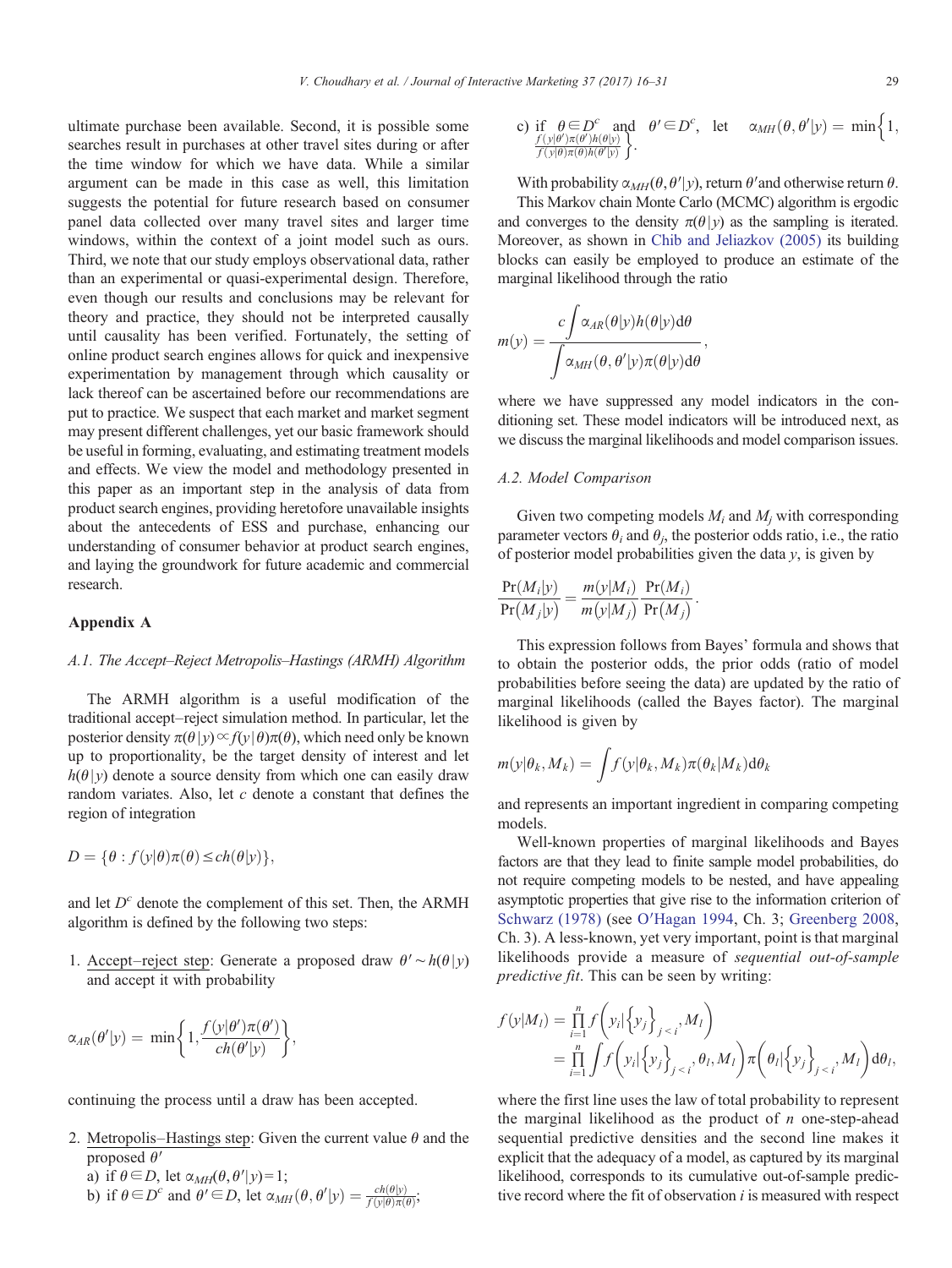<span id="page-14-0"></span>to the posterior density based only on data  $\{y_i\}_{i\leq i}$  up to the *i*th data point, without conditioning on  $\{y_i\}_{i\geq i}$ . In contrast, insample measures of fit condition on the entire data set. There are also important advantages of the model comparison framework presented here relative to customary out-of-sample comparisons in which a researcher would estimate the model using part of the data and then examine how successfully that model can predict the remainder of the data. The sequential out-of-sample fit measure provided by marginal likelihoods overcomes key difficulties of traditional out-of-sample comparisons. In particular, note that the marginal likelihood is invariant to permutation of the indices of the data: the same value will be obtained if the data were rearranged. This invariance is desirable because, in contrast, typical out-ofsample comparisons depend on what part of the data is used in estimation and what is retained for the purpose of comparison.

We use the approach of Chib and Jeliazkov (2005) to estimate the marginal likelihood using the building blocks of the ARMH algorithm, but MCMC sampling can also be employed for evaluating the likelihood function of our model when it involves more outcomes and higher-dimensional integrals using the methods discussed in Jeliazkov and Lee (2010).

### Appendix B. Supplementary Data

Supplementary data to this article can be found online at <http://dx.doi.org/10.1016/j.intmar.2016.07.003>.

### References

- Alba, Joseph W. and J. Wesley Hutchinson (1987), "[Dimensions of Consumer](http://refhub.elsevier.com/S1094-9968(16)30057-3/rf0005) Expertise," [Journal of Consumer Research](http://refhub.elsevier.com/S1094-9968(16)30057-3/rf0005), 13, 4, 411–54.
- ———, John Lynch, Barton Weitz, Chris Janiszewski, Richard Lutz, Alan Sawyer, and Stacy Wood (1997), "[Interactive Home Shopping: Consumer, Retailer, and](http://refhub.elsevier.com/S1094-9968(16)30057-3/rf0010) [Manufacturer Incentives to Participate in Electronic Marketplaces,](http://refhub.elsevier.com/S1094-9968(16)30057-3/rf0010)" Journal of [Marketing](http://refhub.elsevier.com/S1094-9968(16)30057-3/rf0010), 61, 3, 38–53.
- Andrews, Rick L. and T.C. Srinivasan (1995), "[Studying Consideration Effects in](http://refhub.elsevier.com/S1094-9968(16)30057-3/rf0015) [Empirical Choice Models Using Scanner Panel Data,](http://refhub.elsevier.com/S1094-9968(16)30057-3/rf0015)" Journal of Marketing Research[, 32, 1, 30](http://refhub.elsevier.com/S1094-9968(16)30057-3/rf0015)–41.
- Bakos, J. Yannis (1997), "[Reducing Buyer Search Costs: Implications for](http://refhub.elsevier.com/S1094-9968(16)30057-3/rf0020) [Electronic Marketplaces,](http://refhub.elsevier.com/S1094-9968(16)30057-3/rf0020)" Management Science, 43, 12, 1676–92.
- Beatty, Sharon E. and Scott M. Smith (1987), "[External Search Effort: An](http://refhub.elsevier.com/S1094-9968(16)30057-3/rf0025) [Investigation Across Several Product Categories,](http://refhub.elsevier.com/S1094-9968(16)30057-3/rf0025)" Journal of Consumer Research[, 14, 1, 83](http://refhub.elsevier.com/S1094-9968(16)30057-3/rf0025)–95.
- Cameron, A. Colin and Pravin K. Trivedi (1998), [Regression Analysis of Count](http://refhub.elsevier.com/S1094-9968(16)30057-3/rf0030) Data[. Cambridge, UK: Cambridge University Press.](http://refhub.elsevier.com/S1094-9968(16)30057-3/rf0030)
- Chen, Yuxin and Song Yao (2015), "Sequential Search with Refinement: Model and Application with Click-stream Data," working paper, Northwestern University, [\(http://papers.ssrn.com/sol3/papers.cfm?abstract\\_id=2130646](http://papers.ssrn.com/sol3/papers.cfm?abstract_id%20=%202130646)).
- Chib, Siddhartha and Edward Greenberg (1995), "[Hierarchical Analysis of SUR](http://refhub.elsevier.com/S1094-9968(16)30057-3/rf0040) [Models with Extensions to Correlated Serial Errors and Time-varying Parameter](http://refhub.elsevier.com/S1094-9968(16)30057-3/rf0040) Models," [Journal of Econometrics](http://refhub.elsevier.com/S1094-9968(16)30057-3/rf0040), 68, 2, 339–60.
- and Ivan Jeliazkov (2005), "Accept–Reject Metropolis–[Hastings Sampling](http://refhub.elsevier.com/S1094-9968(16)30057-3/rf0045) [and Marginal Likelihood Estimation,](http://refhub.elsevier.com/S1094-9968(16)30057-3/rf0045)" Statistica Neerlandica, 59, 1, 30–44.
- and ——— (2006), "[Inference in Semiparametric Dynamic Models](http://refhub.elsevier.com/S1094-9968(16)30057-3/rf0050) for Binary Longitudinal Data," [Journal of the American Statistical](http://refhub.elsevier.com/S1094-9968(16)30057-3/rf0050) Association[, 101, 474, 685](http://refhub.elsevier.com/S1094-9968(16)30057-3/rf0050)–700.
- Danaher, Peter J. and Michael S. Smith (2011), "[Modeling Multivariate](http://refhub.elsevier.com/S1094-9968(16)30057-3/rf0055) [Distributions Using Copulas: Applications in Marketing,](http://refhub.elsevier.com/S1094-9968(16)30057-3/rf0055)" Marketing Science, [30, 1, 4](http://refhub.elsevier.com/S1094-9968(16)30057-3/rf0055)–21.
- De los Santos, Babur, Ali Hortaçsu, and Matthijs R. Wildenbeest (2012), "[Testing Models of Consumer Search Using Data on Web Browsing and](http://refhub.elsevier.com/S1094-9968(16)30057-3/rf0060) Purchasing Behavior," [American Economic Review](http://refhub.elsevier.com/S1094-9968(16)30057-3/rf0060), 102, 6, 2955–80.
- Diehl, Kristin (2005), "[When Two Rights Make a Wrong: Searching Too Much in](http://refhub.elsevier.com/S1094-9968(16)30057-3/rf0065) Ordered Environments," [Journal of Marketing Research](http://refhub.elsevier.com/S1094-9968(16)30057-3/rf0065), 42, 3, 313–22.
- and Gal Zauberman (2005), "[Searching Ordered Sets: Evaluations from](http://refhub.elsevier.com/S1094-9968(16)30057-3/rf0070) Sequences Under Search," [Journal of Consumer Research](http://refhub.elsevier.com/S1094-9968(16)30057-3/rf0070), 31, 4, 824–32.
- Ghose, Anindya, Panagiotis G. Ipeirotis, and Beibei Li (2012), "[Designing](http://refhub.elsevier.com/S1094-9968(16)30057-3/rf0075) [Ranking Systems for Hotels on Travel Search Engines by Mining User](http://refhub.elsevier.com/S1094-9968(16)30057-3/rf0075)[generated and Crowdsourced Content,](http://refhub.elsevier.com/S1094-9968(16)30057-3/rf0075)" Marketing Science, 31, 3, 493–520. - and ——— (2014), "[Examining the Impact of Ranking on](http://refhub.elsevier.com/S1094-9968(16)30057-3/rf0080) [Consumer Behavior and Search Engine Revenue,](http://refhub.elsevier.com/S1094-9968(16)30057-3/rf0080)" Management Science, [60, 7, 1632](http://refhub.elsevier.com/S1094-9968(16)30057-3/rf0080)–54.
- Goodman, Joseph K., Susan M. Broniarczyk, Jill G. Griffin, and Leigh McAlister (2013), "[Help or Hinder? When Recommendation Signage Expands Consider](http://refhub.elsevier.com/S1094-9968(16)30057-3/rf0085)[ation Sets and Heightens Decision Difficulty,](http://refhub.elsevier.com/S1094-9968(16)30057-3/rf0085)" Journal of Consumer Psychology, [23, 2, 165](http://refhub.elsevier.com/S1094-9968(16)30057-3/rf0085)–74.
- Greenberg, Edward (2008), [Introduction to Bayesian Econometrics](http://refhub.elsevier.com/S1094-9968(16)30057-3/rf9005). New York: [Cambridge University Press.](http://refhub.elsevier.com/S1094-9968(16)30057-3/rf9005)
- Hair, Joseph F., William C. Black, Barry J. Babin, and Rolph E. Anderson (2010), Multivariate Data Analysis, [7th edition. Upper Saddle River, NJ: Prentice Hall.](http://refhub.elsevier.com/S1094-9968(16)30057-3/rf0090)
- Häubl, Gerald and Valerie Trifts (2000), "[Consumer Decision Making in Online](http://refhub.elsevier.com/S1094-9968(16)30057-3/rf0095) [Shopping Environments: The Effects of Interactive Decision Aids,](http://refhub.elsevier.com/S1094-9968(16)30057-3/rf0095)" Marketing Science[, 19, 1, 4](http://refhub.elsevier.com/S1094-9968(16)30057-3/rf0095)–21.
- Hauser, John H. and Birger Wernerfelt (1990), "[An Evaluation Cost Model of](http://refhub.elsevier.com/S1094-9968(16)30057-3/rf0100) Consideration Sets," [Journal of Consumer Research](http://refhub.elsevier.com/S1094-9968(16)30057-3/rf0100), 16, 4, 393–408.
- Honka, Elisabeth (2014), "[Quantifying Search and Switching Costs in the US](http://refhub.elsevier.com/S1094-9968(16)30057-3/rf0105) Auto Insurance Industry," [The Rand Journal of Economics](http://refhub.elsevier.com/S1094-9968(16)30057-3/rf0105), 45, 4, 847–84.
- Howard, John A. and Jagdish N. Sheth (1969), [Theory of Buyer Behavior](http://refhub.elsevier.com/S1094-9968(16)30057-3/rf0110). [New York: John Wiley & Sons.](http://refhub.elsevier.com/S1094-9968(16)30057-3/rf0110)
- Iyengar, Sheena S. and Mark R. Lepper (2000), "[When Choice Is Demotivating:](http://refhub.elsevier.com/S1094-9968(16)30057-3/rf0115) [Can One Desire Too Much of a Good Thing?](http://refhub.elsevier.com/S1094-9968(16)30057-3/rf0115)" Journal of Personality and Social Psychology[, 79, 6, 995](http://refhub.elsevier.com/S1094-9968(16)30057-3/rf0115)–1006.
- Jacoby, Jacob, Donald E. Speller, and Carol A. Kohn (1974), "[Brand Choice](http://refhub.elsevier.com/S1094-9968(16)30057-3/rf0120) [Behavior as a Function of Information Load,](http://refhub.elsevier.com/S1094-9968(16)30057-3/rf0120)" Journal of Marketing Research, [11, 1, 63](http://refhub.elsevier.com/S1094-9968(16)30057-3/rf0120)–9.
- (1984), "[Perspectives on Information Overload,](http://refhub.elsevier.com/S1094-9968(16)30057-3/rf0125)" Journal of Consumer Research[, 10, 4, 432](http://refhub.elsevier.com/S1094-9968(16)30057-3/rf0125)–5.
- Jeliazkov, Ivan and Esther H. Lee (2010), "[MCMC Perspectives on Simulated](http://refhub.elsevier.com/S1094-9968(16)30057-3/rf0130) Likelihood Estimation," [Advances in Econometrics: Maximum Simulated](http://refhub.elsevier.com/S1094-9968(16)30057-3/rf0130) [Likelihood](http://refhub.elsevier.com/S1094-9968(16)30057-3/rf0130), 26, 3–39.
- and Alicia Lloro (2011), "[Maximum Simulated Likelihood Estimation:](http://refhub.elsevier.com/S1094-9968(16)30057-3/rf0135) [Techniques and Applications in Economics,](http://refhub.elsevier.com/S1094-9968(16)30057-3/rf0135)" in Computational Optimization, Methods and Algorithms. [Slawomir Koziel, Xin-She Yang, editors. Berlin](http://refhub.elsevier.com/S1094-9968(16)30057-3/rf0135) [Heidelberg: Springer. 85](http://refhub.elsevier.com/S1094-9968(16)30057-3/rf0135)–100.
- Joe, Harry (1997), [Multivariate Models and Multivariate Dependence Concepts](http://refhub.elsevier.com/S1094-9968(16)30057-3/rf0140). [London: Chapman & Hall.](http://refhub.elsevier.com/S1094-9968(16)30057-3/rf0140)
- Keller, Kevin Lane and Richard Staelin (1987), "[Effects of Quality and](http://refhub.elsevier.com/S1094-9968(16)30057-3/rf0145) [Quantity of Information on Decision Effectiveness,](http://refhub.elsevier.com/S1094-9968(16)30057-3/rf0145)" Journal of Consumer Research[, 14, 2, 200](http://refhub.elsevier.com/S1094-9968(16)30057-3/rf0145)–13.
- Koulayev, Sergei (2014), "[Search for Differentiated Products: Identification and](http://refhub.elsevier.com/S1094-9968(16)30057-3/rf0150) Estimation," [The Rand Journal of Economics](http://refhub.elsevier.com/S1094-9968(16)30057-3/rf0150), 45, 3, 553–75.
- Kuksov, Dmitri and J. Miguel Villas-Boas (2010), "[When More Alternatives](http://refhub.elsevier.com/S1094-9968(16)30057-3/rf0155) [Lead to Less Choice,](http://refhub.elsevier.com/S1094-9968(16)30057-3/rf0155)" Marketing Science, 29, 3, 507–24.
- Lurie, Nicholas H. (2004), "[Decision Making in Information-rich Environments:](http://refhub.elsevier.com/S1094-9968(16)30057-3/rf0160) [The Role of Information Structure,](http://refhub.elsevier.com/S1094-9968(16)30057-3/rf0160)" Journal of Consumer Research, 30, 4, [473](http://refhub.elsevier.com/S1094-9968(16)30057-3/rf0160)–86.
- Malhotra, Naresh K. (1982), "[Information Load and Consumer Decision](http://refhub.elsevier.com/S1094-9968(16)30057-3/rf0165) Making," [Journal of Consumer Research](http://refhub.elsevier.com/S1094-9968(16)30057-3/rf0165), 8, 4, 419–30.
- ———, Arun K. Jain and Stephen W. Lagakos (1982), "[The Information](http://refhub.elsevier.com/S1094-9968(16)30057-3/rf0170) [Overload Controversy: An Alternative Viewpoint,](http://refhub.elsevier.com/S1094-9968(16)30057-3/rf0170)" Journal of Marketing, [46, 2, 27](http://refhub.elsevier.com/S1094-9968(16)30057-3/rf0170)–37.
- Mehta, Nitin, Surendra Rajiv, and Kannan Srinivasan (2003), "[Price](http://refhub.elsevier.com/S1094-9968(16)30057-3/rf0175) [Uncertainty and Consumer Search: A Structural Model of Consideration](http://refhub.elsevier.com/S1094-9968(16)30057-3/rf0175) Set Formation," [Marketing Science](http://refhub.elsevier.com/S1094-9968(16)30057-3/rf0175), 22, 1, 58–84.
- Moe, Wendy W. (2006), "[An Empirical Two-stage Choice Model with Varying](http://refhub.elsevier.com/S1094-9968(16)30057-3/rf0180) [Decision Rules Applied to Internet Clickstream Data,](http://refhub.elsevier.com/S1094-9968(16)30057-3/rf0180)" Journal of Marketing Research[, 43, 4, 680](http://refhub.elsevier.com/S1094-9968(16)30057-3/rf0180)–92.
- Moorthy, Sridhar, Brian T. Ratchford, and Debabrata Talukdar (1997), "[Consumer](http://refhub.elsevier.com/S1094-9968(16)30057-3/rf0185) [Information Search Revisited: Theory and Empirical Analysis,](http://refhub.elsevier.com/S1094-9968(16)30057-3/rf0185)" Journal of [Consumer Research](http://refhub.elsevier.com/S1094-9968(16)30057-3/rf0185), 23, 4, 263–77.